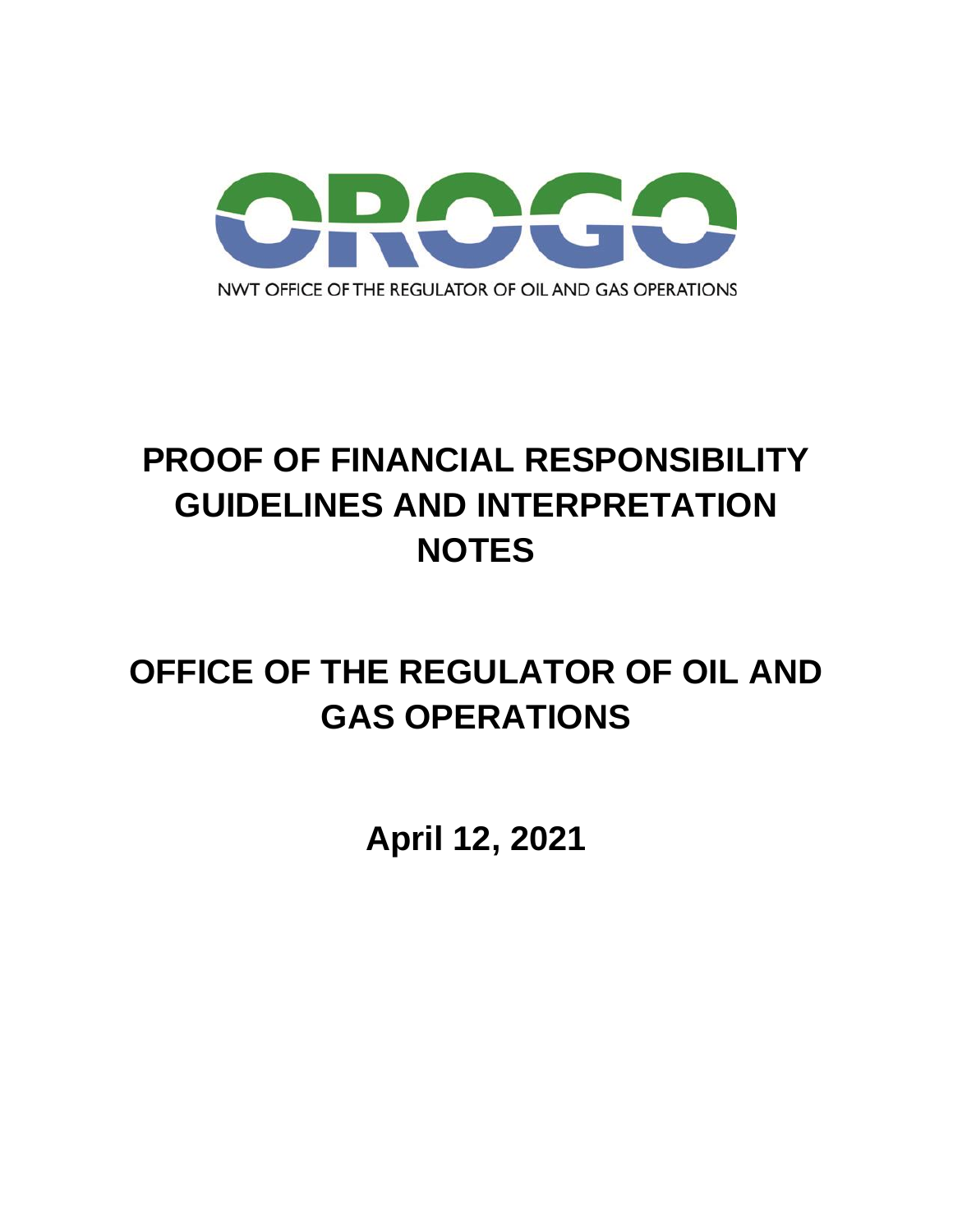# **TABLE OF CONTENTS**

| $2^{\circ}$    |  |
|----------------|--|
| 3 <sup>7</sup> |  |
|                |  |
|                |  |
| 6              |  |
|                |  |
|                |  |
| 9              |  |

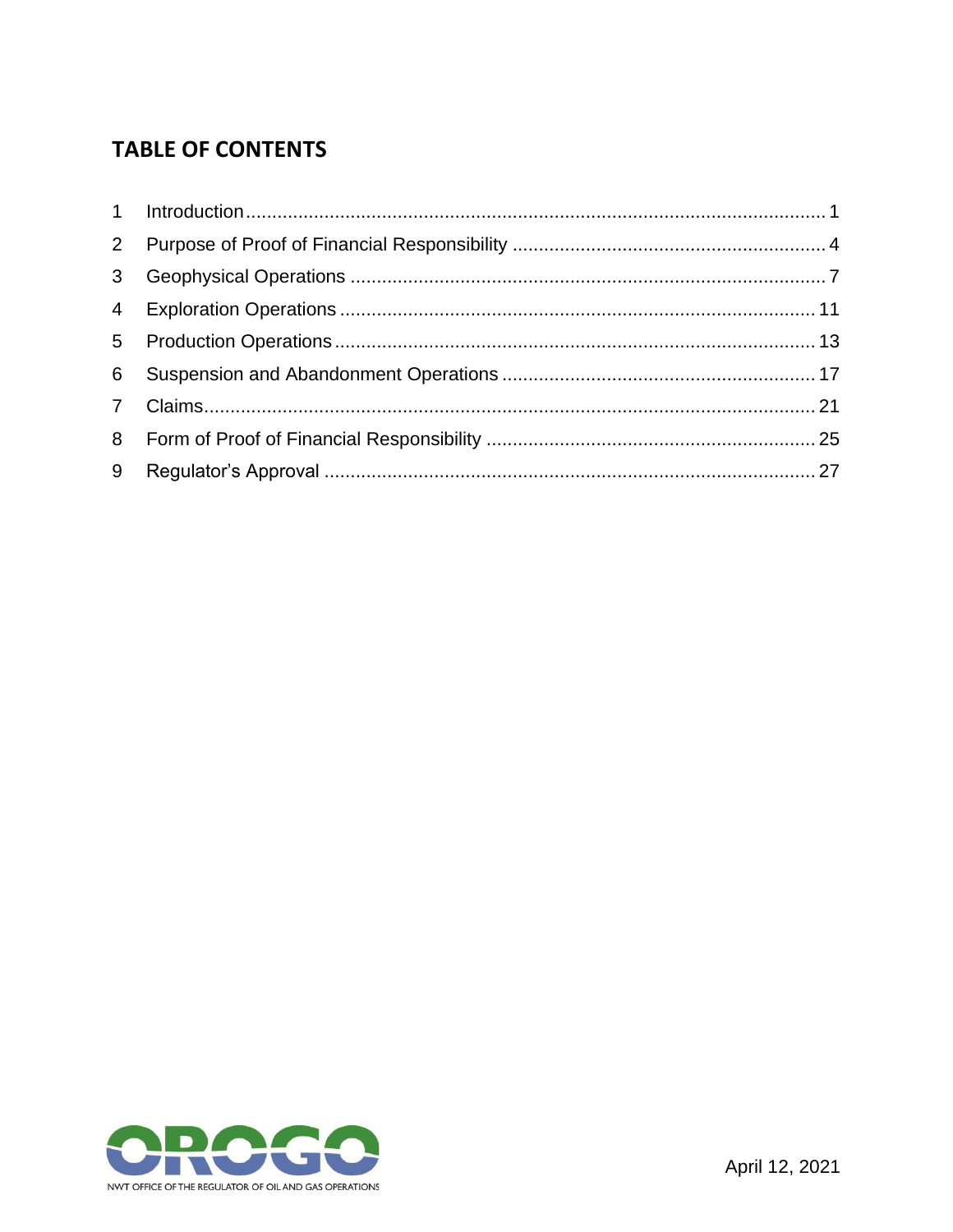# <span id="page-2-0"></span>**1 INTRODUCTION**

**Purpose** The *Proof of Financial Responsibility Guidelines and Interpretation Notes* (Guidelines) provide guidance to applicants and operators on how to meet the Regulator's requirements for Proof of Financial Responsibility for oil and gas operations.

**Legislative Requirements**  The legislative requirements for Proof of Financial Responsibility under the *Oil and Gas Operations Act* (OGOA) are:

- Section 13 states that the Regulator may not issue an Operations Authorization without ensuring that the applicant has complied with the requirements of section 64(1) of OGOA;
- Section 61 of OGOA defines what spills, debris and loss or damages mean;
- Section 62 states that if a spill occurs, the operator is responsible for taking action to protect the environment and ensure the safety of personnel and the public;
- Section 63 describes the situations that may lead to a claim against Proof of Financial Responsibility and sets time limits for making a claim against Proof of Financial Responsibility; and
- Section 64(1) states that Operators must provide Proof of Financial Responsibility in the amount and form satisfactory to the Regulator to obtain an Operations Authorization.

The *Oil and Gas Spills and Debris Liability Regulations* state the limits of liability for claims under section 63 of OGOA.

**Minimum Requirements** The Guidelines set out the Regulator's expectations for Proof of Financial Responsibility. Applicants may suggest alternative approaches, where those approaches are demonstrated to address the principles and requirements contained in these guidelines.

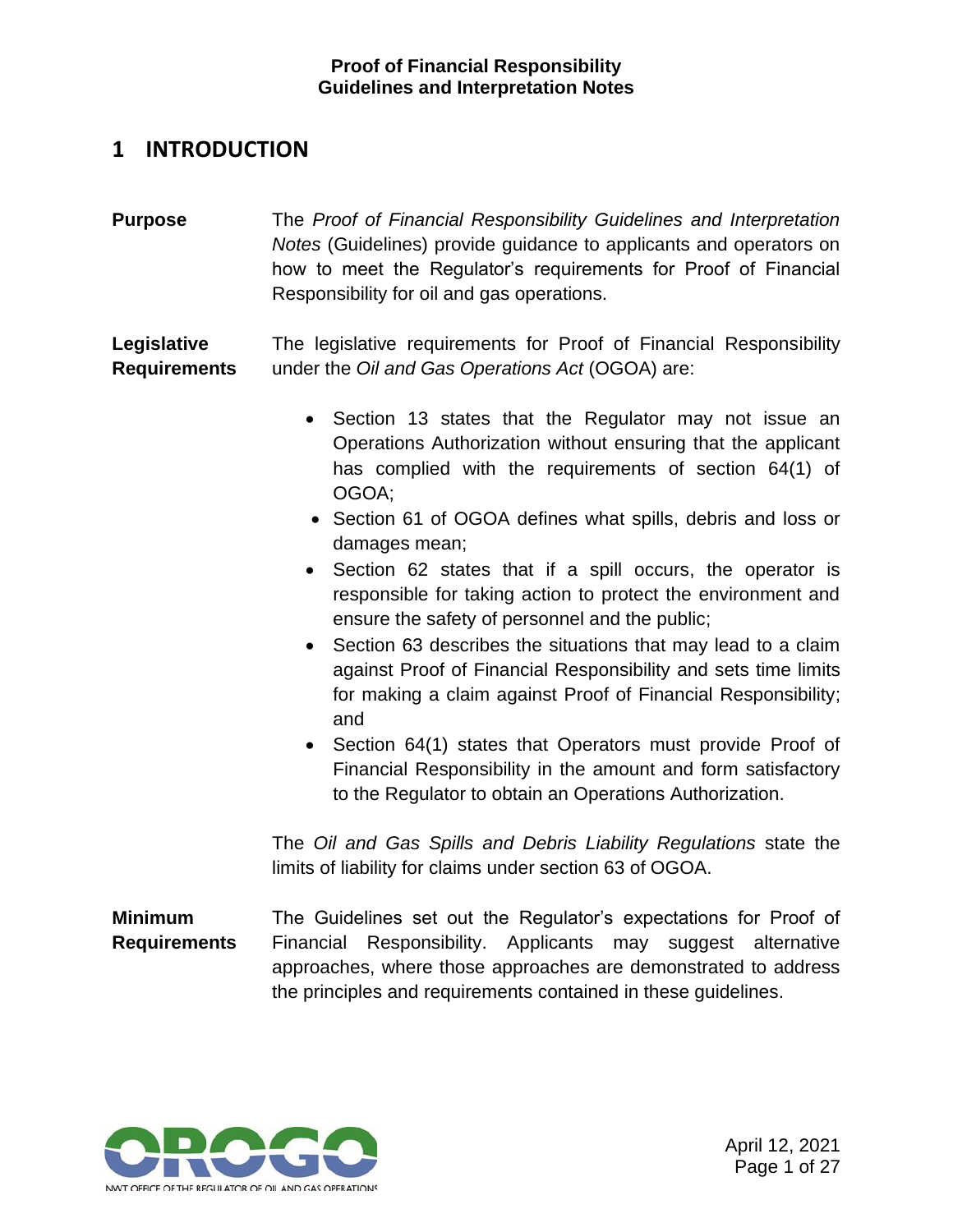- **Plain Language** These Guidelines have been written in plain language to make them accessible to as many readers as possible.
- **Legislation is Paramount** Where a conflict exists between the Guidelines and OGOA or its regulations, OGOA or its regulations are paramount.
- **Objectives** The objectives of the Guidelines are to:
	- Clarify the Regulator's methodology for assessing the amount of Proof of Financial Responsibility required for oil and gas operations;
	- Clarify how Proof of Financial Responsibility is assessed for different phases of oil and gas operations;
	- Clarify the format and information that should be included in the Irrevocable Letter of Credit instruments used to post Proof of Financial Responsibility with the Regulator;
	- Enhance certainty and predictability in regulatory decisions; and
	- Promote accessibility and transparency in oil and gas regulation.
- **Authority** These Guidelines are issued by the Regulator under section 18 of OGOA.
- **Regulator's Discretion** Application of these Guidelines is subject to the Regulator's discretion under OGOA.

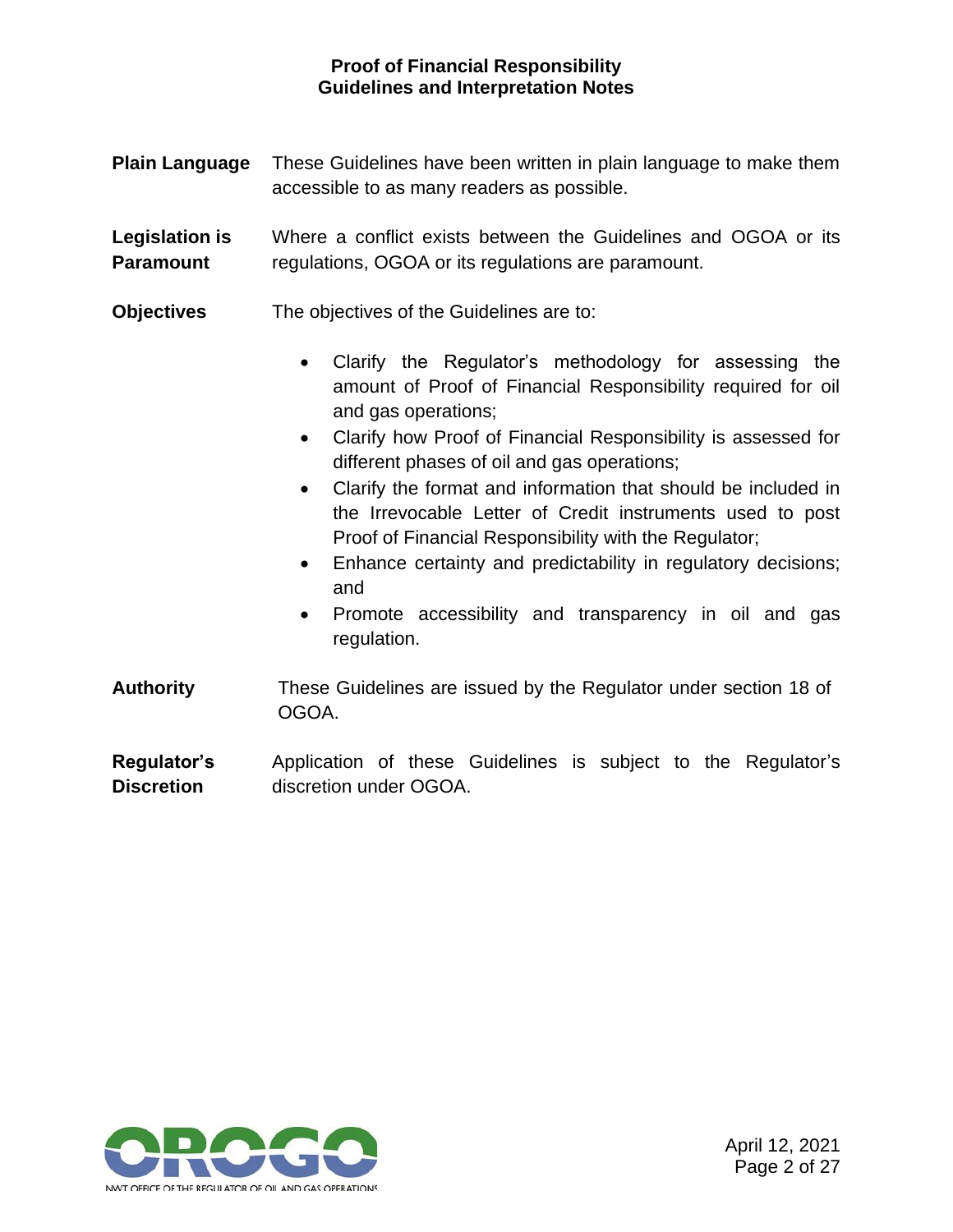### **Jurisdiction**



**Contents** The Guidelines are organized as follows:

| <b>Section</b> | <b>Contents</b>                                     | Page |
|----------------|-----------------------------------------------------|------|
| 2              | <b>Purpose of Proof of Financial Responsibility</b> |      |
| 3              | <b>Geophysical Operations</b>                       |      |
| 4              | <b>Exploration Operations</b>                       | 11   |
| 5              | <b>Production Operations</b>                        | 13   |
| 6              | <b>Suspension and Abandonment Operations</b>        | 17   |
|                | Claims                                              | 21   |
| 8              | Form of Proof of Financial Responsibility           | 25   |
| 9              | Regulators' Approval                                | 27   |

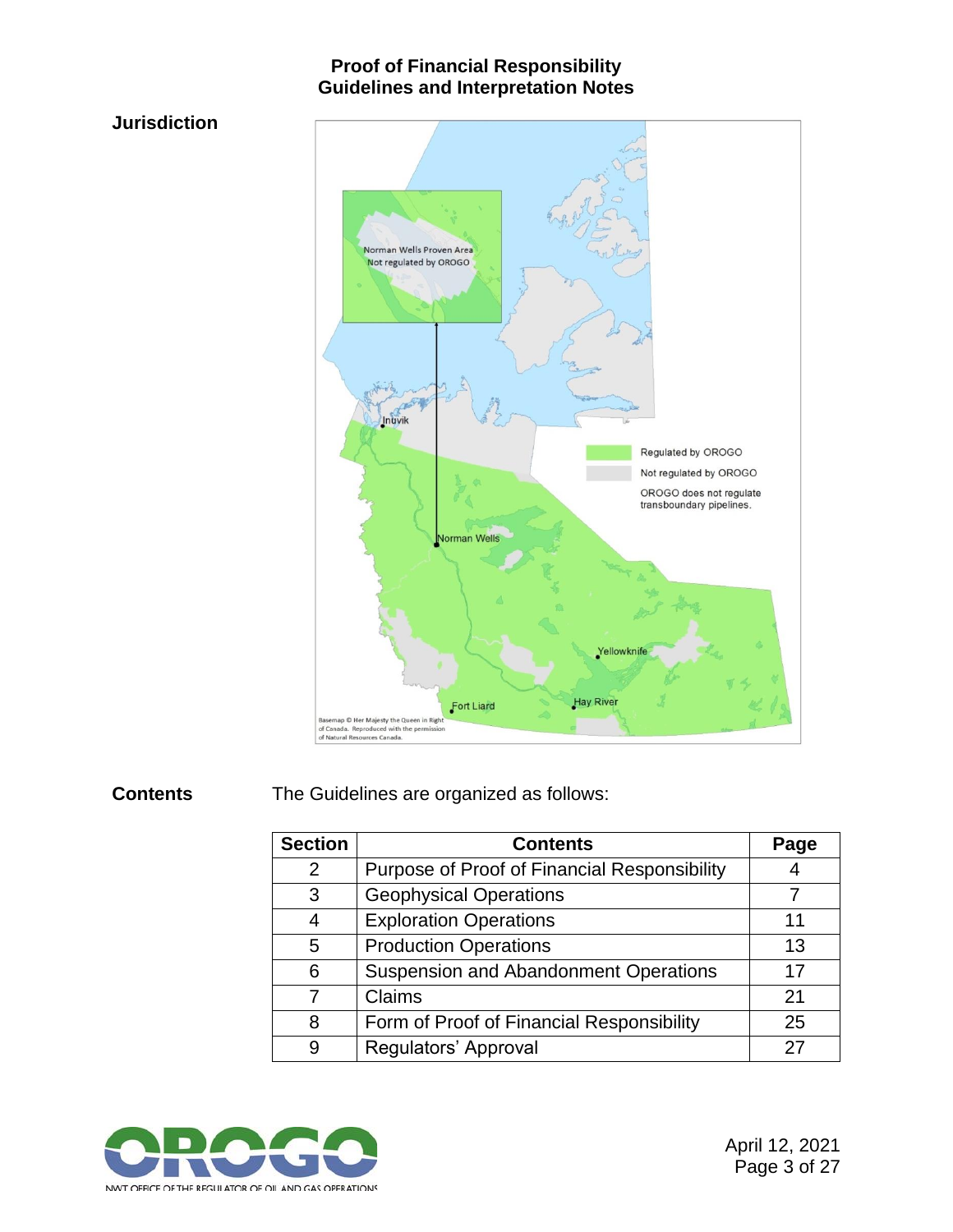# <span id="page-5-0"></span>**2 PURPOSE OF PROOF OF FINANCIAL RESPONSIBILITY**

- **Contents** This section describes the purpose of Proof of Financial Responsibility. It contains information on:
	- Operator responsibility for loss, damages or costs;
	- No fault liability;
	- The uses of Proof of Financial Responsibility;
	- The obligation to provide Proof of Financial Responsibility;
	- The duration of Proof of Financial Responsibility;
	- The scope of Proof of Financial Responsibility; and
	- What is not covered by Proof of Financial Responsibility.
- **Objective** To ensure applicants, operators and stakeholders know what Proof of Financial Responsibility is for.
- **Requirements** Section 13 of the *Oil and Gas Operations Act* (OGOA) states that the Regulator may not issue an Operations Authorization without ensuring that the applicant has complied with the requirements of section 64(1) of OGOA.

Section 61 of OGOA defines what spills, debris and loss or damages mean.

Section 62 of OGOA states that if a spill occurs, the operator is responsible for taking action to protect the environment and ensure the safety of personnel and the public.

Section 63 of OGOA describes the situations that may lead to a claim against Proof of Financial Responsibility.

Section 64(1) of OGOA states that Operators must provide Proof of Financial Responsibility in the amount and form satisfactory to the Regulator to obtain an Operations Authorization.

Section 64(3) of OGOA states that the Regulator may make payments from the Proof of Financial Responsibility in response to claims under section 63 of OGOA.

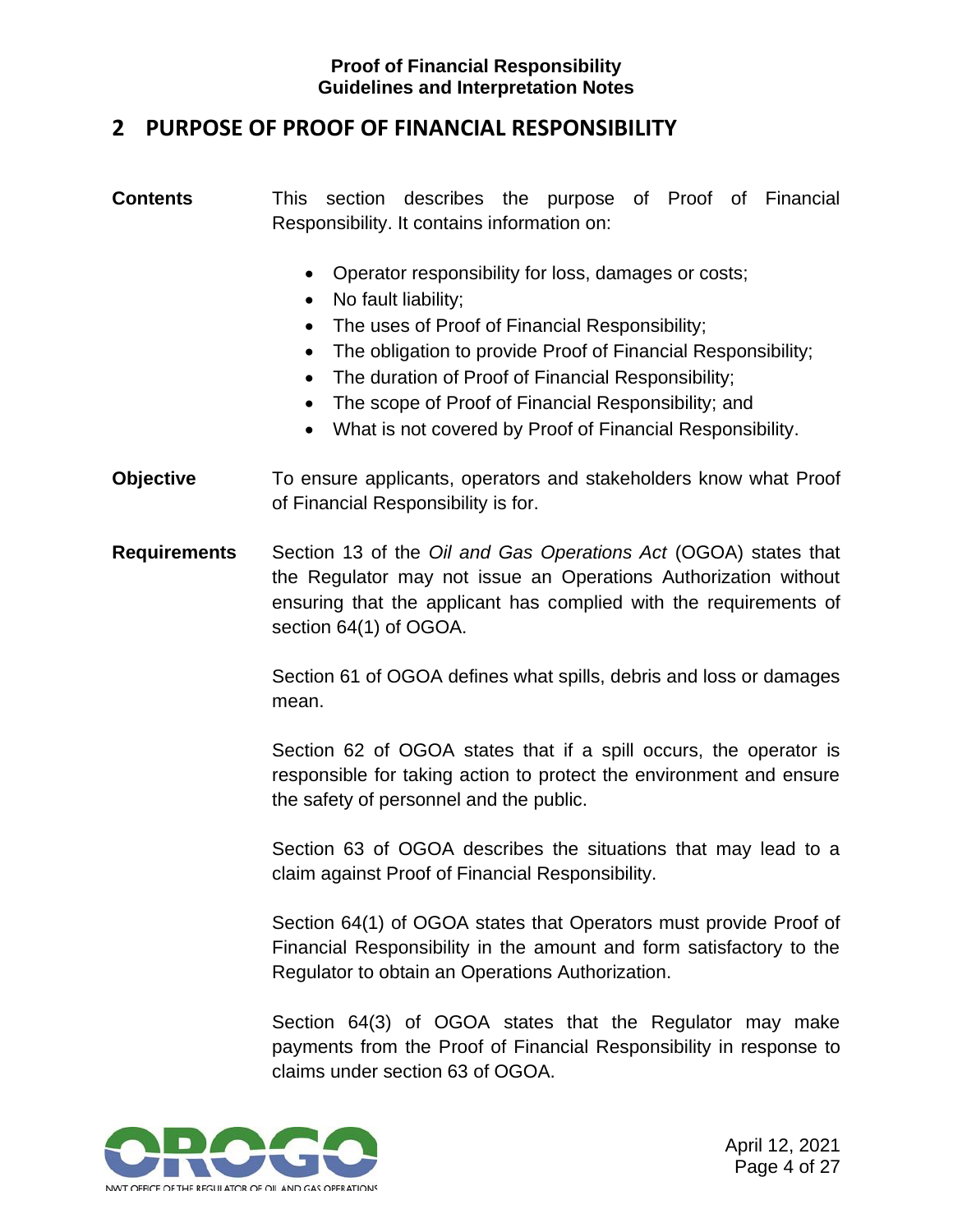**Operator Responsibilities** that result from spills or debris that are the operator's fault, even if **for Loss, Damages or Costs** The operator is responsible for all loss or damage or clean-up costs the costs are greater than the Proof of Financial Responsibility held by the Regulator. **No Fault Liability** Compensation may be paid from Proof of Financial Responsibility without proving that the operator was at fault or that operator negligence caused the spill or debris. **Uses of Proof of Financial Responsibility** The Regulator may use Proof of Financial Responsibility to pay compensation to a party who has: • Experienced loss and/or damage from a spill of oil and gas or debris; or • Had to pay to clean up a spill or dispose of debris. **Proof of Financial Responsibility**  The Regulator cannot approve any oil and gas work or activity applied for under an Operations Authorization unless the applicant or operator provides Proof of Financial Responsibility in a form and

**Duration of Proof of Financial Responsibility** The operator is required to maintain the Proof of Financial Responsibility until the work or activity is complete and for an additional year after the works have been successfully abandoned or decommissioned to the Regulator's satisfaction.

amount satisfactory to the Regulator.

**Definitions** A spill means a discharge, emission or escape of oil and gas, that is not authorized under an Operations Authorization.

> **Debris** means an installation or structure used for an oil and gas operation, or any material that has broken away or been removed during an oil and gas operation, that has been abandoned or displaced without approval of the Regulator.

> **Actual loss or damage** is the loss of income, including future income, from a spill of oil and gas or from debris. For Indigenous peoples of Canada, this includes loss of hunting, fishing and gathering opportunities.



**is Obligatory**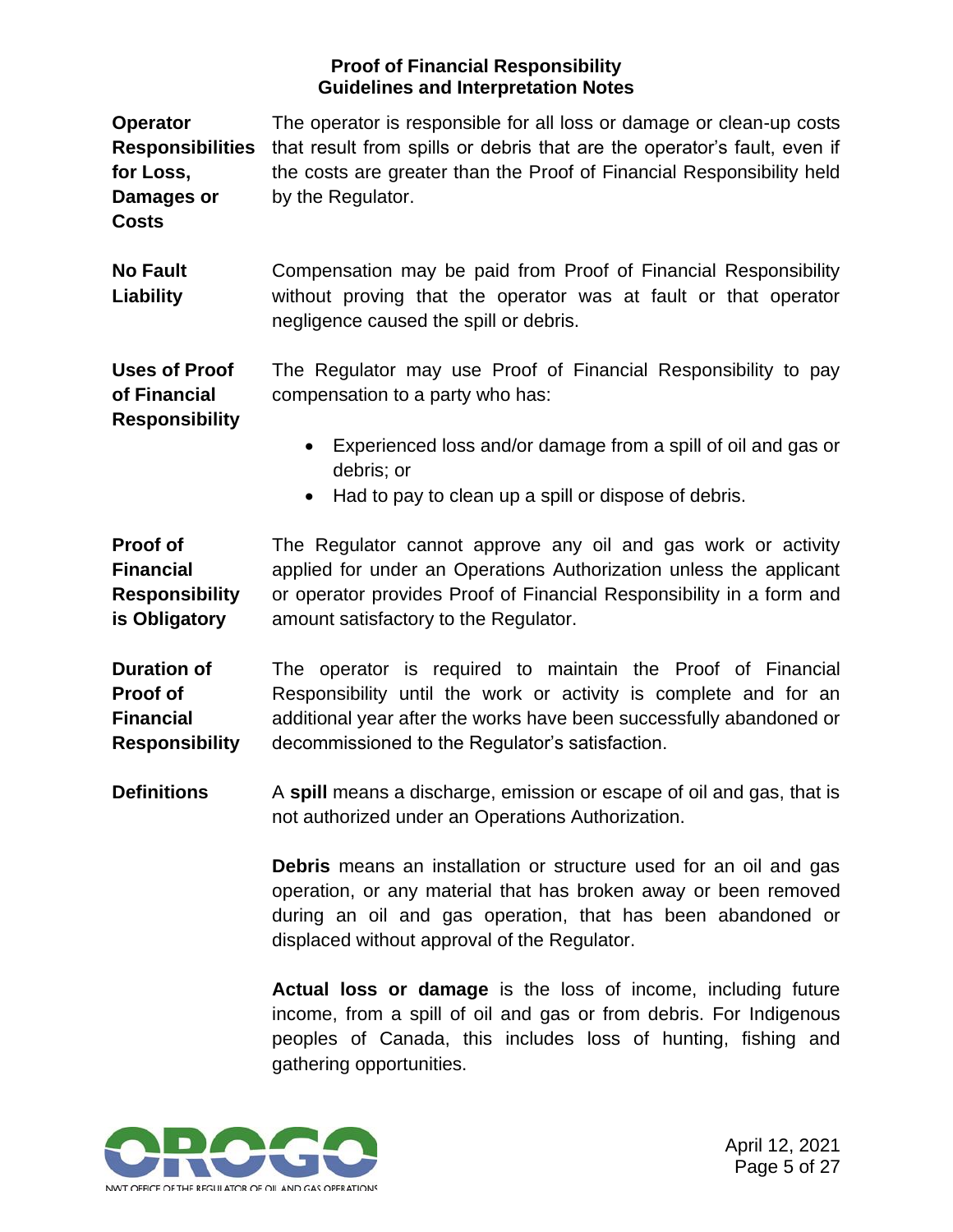**Scope of Proof of Financial Responsibility** Proof of Financial Responsibility must be adequate to cover the entire scope of the proposed oil and gas operation being applied for under an Operations Authorization. The Regulator may also require that the amount of Proof of Financial Responsibility be upgraded or revised if the operation continues longer than originally applied for or if the operation is modified.

**Not Closure, Remediation and**  Proof of Financial Responsibility is not intended to cover costs associated with the closure, remediation and reclamation of a site, either with or without an Operator.

**Reclamation**

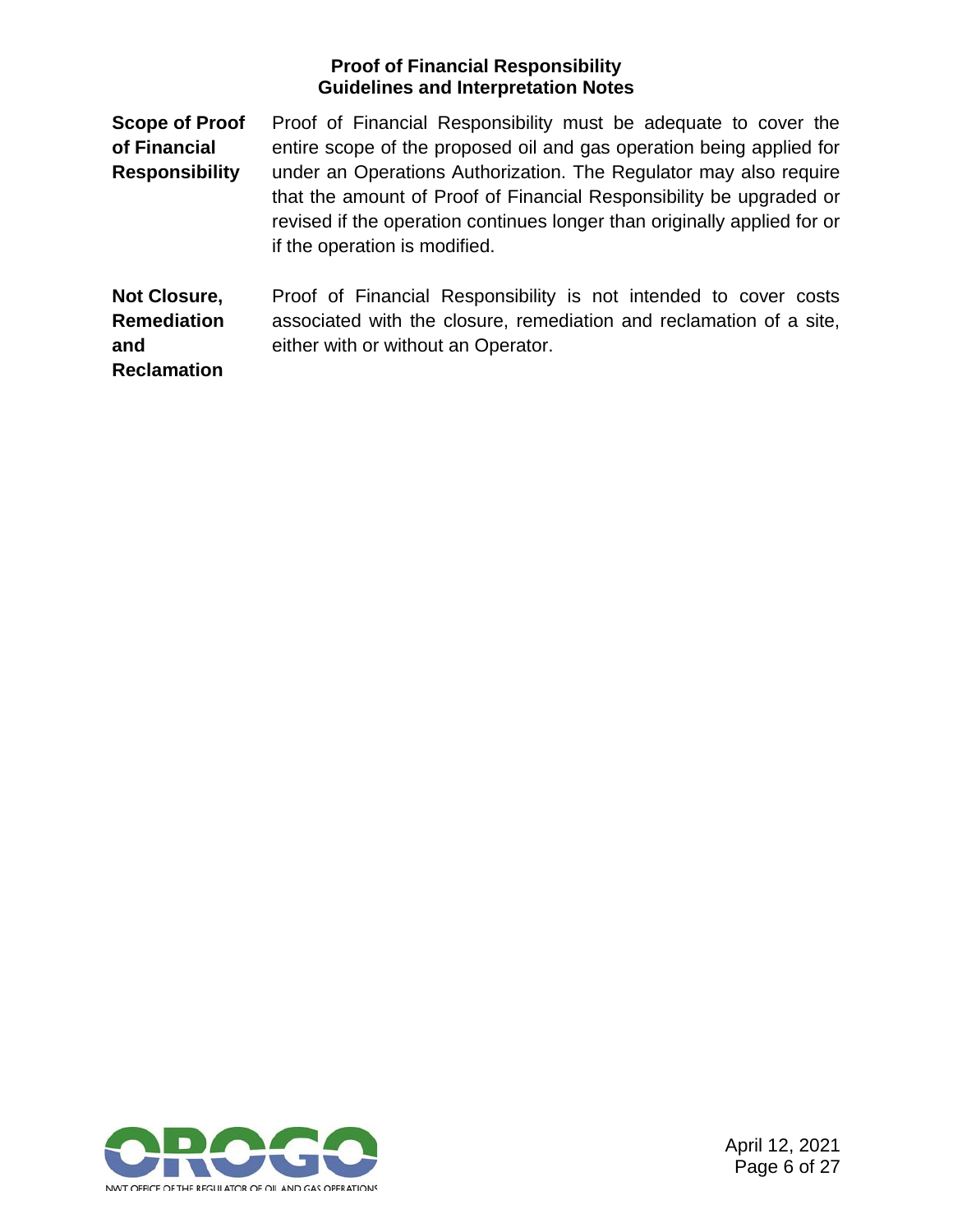# <span id="page-8-0"></span>**3 GEOPHYSICAL OPERATIONS**

- **Contents** This section of the Guidelines describes Proof of Financial Responsibility requirements for geophysical operations. It provides information on:
	- Scope of geophysical operations;
	- Rationale:
	- Maximum amounts;
	- Application requirements; and
	- Third party costs.
- **Objective** To ensure applicants for a Geophysical Operations Authorization know what information must be submitted to the Regulator for determining the amount of Proof of Financial Responsibility for geophysical operations.
- **Requirements** Section 64(1) of the *Oil and Gas Operations Act* (OGOA) states that Operators must provide Proof of Financial Responsibility in the amount and form satisfactory to the Regulator to obtain an Operations Authorization.

The *Oil and Gas Spills and Debris Liability Regulations* state the limits of liability for claims under section 63 of OGOA.

**Scope of**  Geophysical operations include the following:

**Geophysical Operations**

- seismic survey;
- resistivity survey;
- gravimetric survey;
- magnetic survey;
- electrical survey;
- geochemical survey; and
- any work to prepare for measurement or investigation of the above noted surveys such as field tests of energy sources, calibration of instruments and cable ballasting.

Geophysical operations require a Geophysical Operations Authorization.

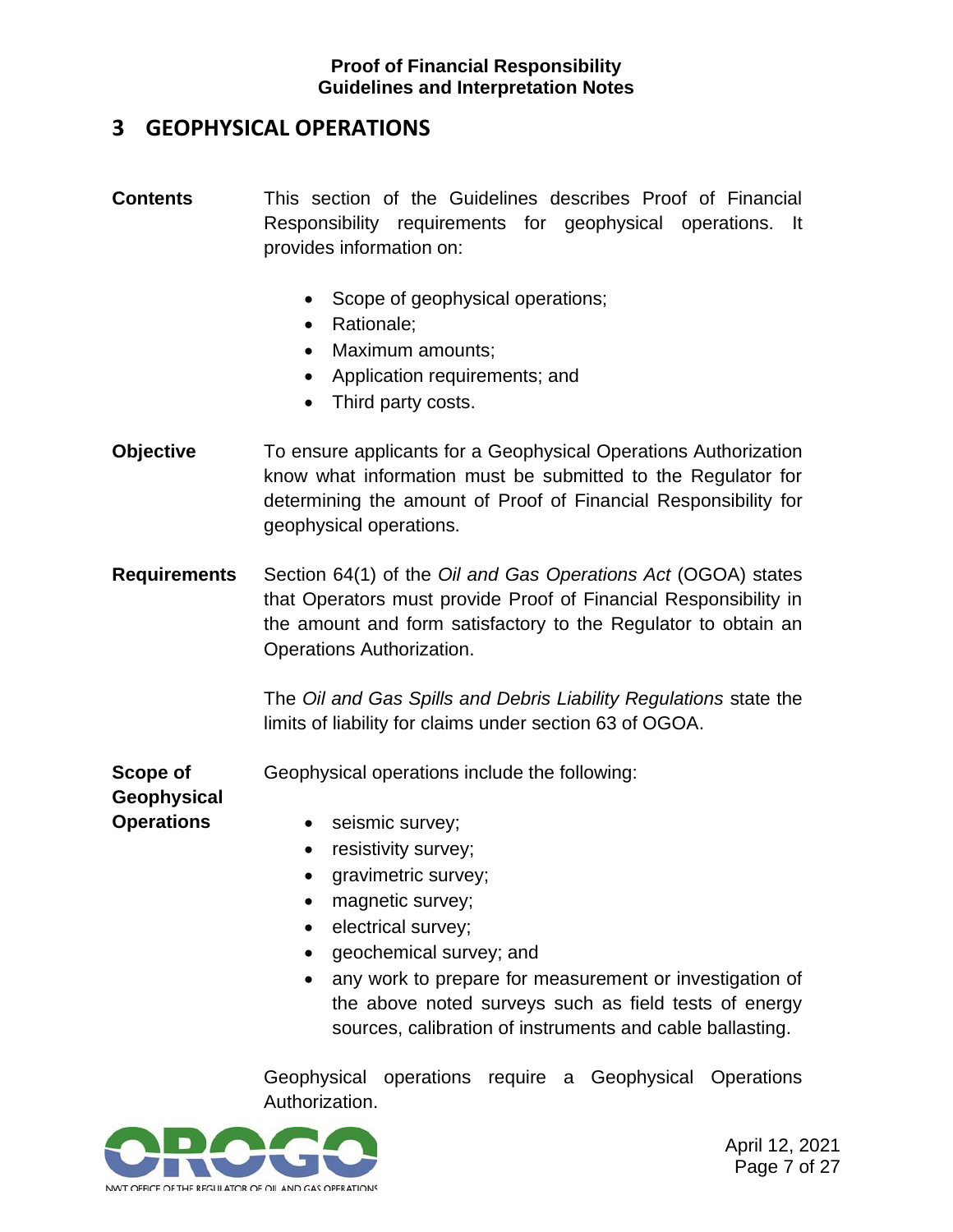**Rationale** The impacts of spills or debris resulting from geophysical operations vary depending on the nature of the operation and of the incident resulting in the spill or debris.

> Therefore, for geophysical operations, the Regulator will assess the amount of Proof of Financial responsibility required on a case-by-case basis, up to the maximum amount specified under the *Oil and Gas Spills and Debris Liability Regulations*.

**Maximum Amounts**  The *Oil and Gas Spills and Debris Liability Regulations* set the following maximum amounts for Proof of Financial Responsibility:

- Geophysical operations in a submarine area: \$40 million;
- Geophysical operations in an area within 200 meters of a river, stream, lake or other body of inland water: \$25 million; and
- Geophysical operations in any other area: \$10 million.

**Application Requirements** An application for a Geophysical Operations Authorization must:

- Propose an amount of Proof of Financial Responsibility for the Regulator's consideration; and
- Include the following information in support of the proposed amount of Proof of Financial Responsibility:
	- o A description of the worst-case scenario that could occur from a spill or debris during the operation (for example, for a spill, identify the maximum possible volume and most damaging form of petroleum);
	- o A description of any potential impacts of the worstcase scenario on Indigenous and other land use;
	- o An estimate of the amount of loss or damage that would occur if the spill or debris were not cleaned up to the Regulator's satisfaction, including information on how this estimate was developed and who was involved in its development;

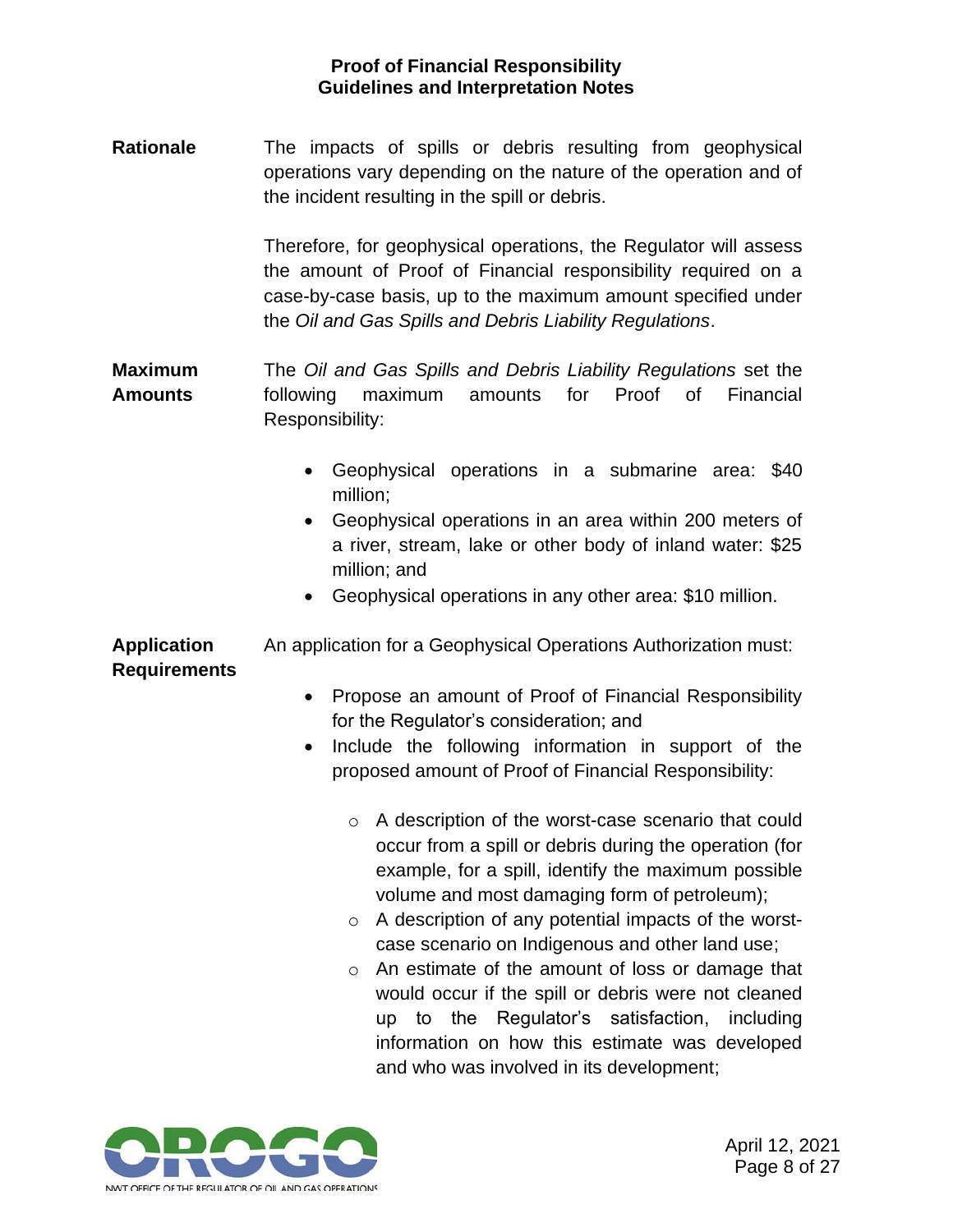- o A description of the costs and expenses that would be incurred by a third party to clean up the worstcase scenario, including:
	- Crew costs;
	- Accommodation costs for the crew, either in a camp, hotel or other facility;
	- Equipment cost to obtain and hire equipment for the removal of contaminated material or other waste;
	- Sampling costs to conduct sampling required to demonstrate that the clean-up has been completed effectively;
	- Transportation and disposal costs to transport the contaminated material or other waste to an approved disposal site and dispose of it;
	- Access costs to access the well site in order to complete the clean-up. Identify the season of access (summer or winter), the types of access (barge, winter road, etc.), and the length and cost per kilometer of any roads to be constructed; and
	- Indirect costs, including:
		- Project management;
		- Regulatory approvals;
		- **EXECTE:** Financial, administrative; and
		- Other relevant costs.
- **Definitions** A **spill** means a discharge, emission or escape of oil and gas, that is not authorized under an Operations Authorization.

**Debris** means an installation or structure used for an oil and gas operation, or any material that has broken away or been removed during an oil and gas operation, that has been abandoned or displaced without approval of the Regulator.

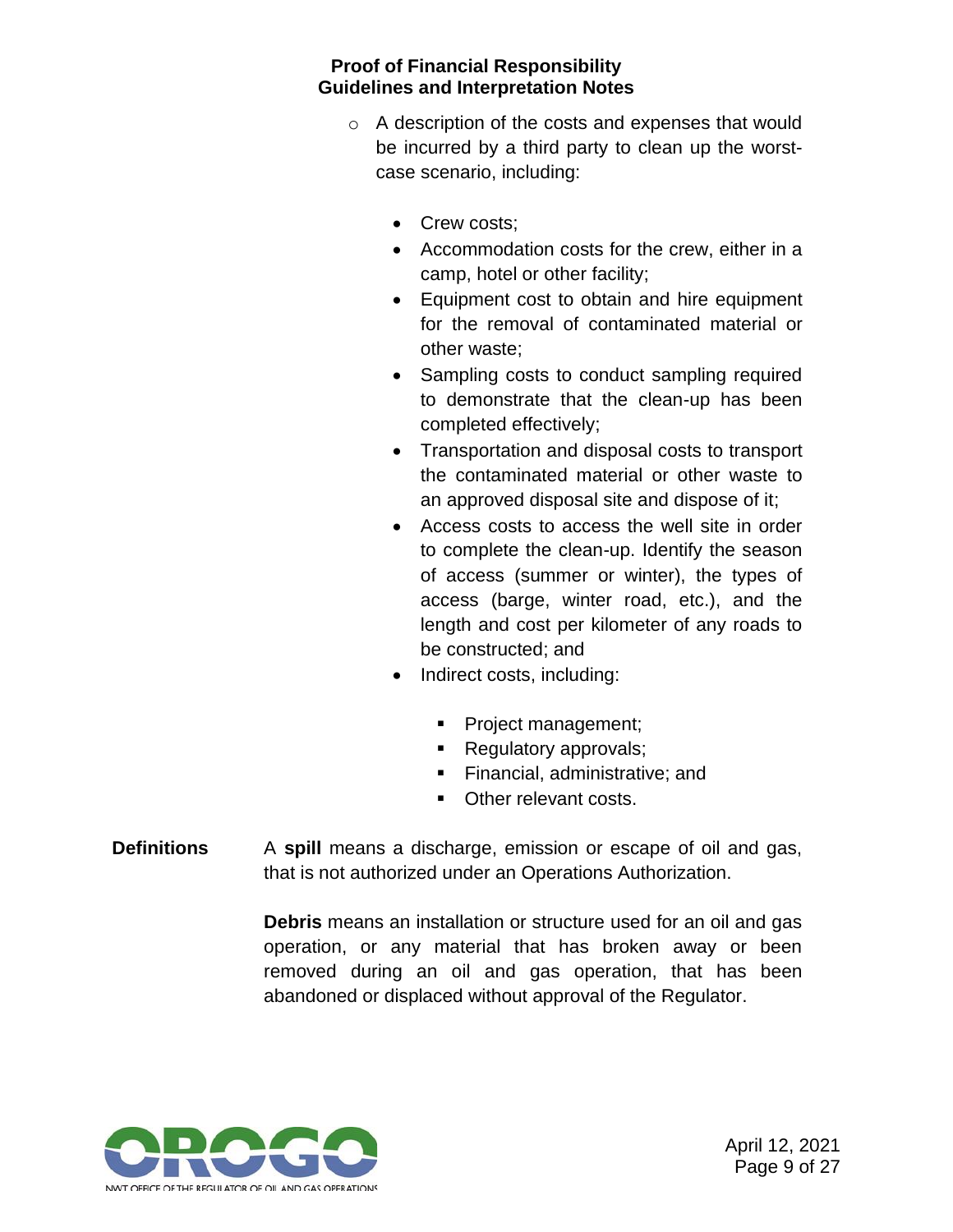**Actual loss or damage** is the loss of income, including future income, from a spill of oil and gas or from debris. For Indigenous peoples of Canada, this includes loss of hunting, fishing and gathering opportunities.

**Third Party Costs** Claims under Proof of Financial Responsibility would occur if the operator did not clean up the spill or debris to the satisfaction of the Regulator.

> Therefore, all estimates must be developed under the assumption that a third party will be conducting clean-up operations. Third party clean-up operations may not occur during the same work season as the activities that caused the spill or debris and may not have access to the operator's equipment in order to complete the clean-up.

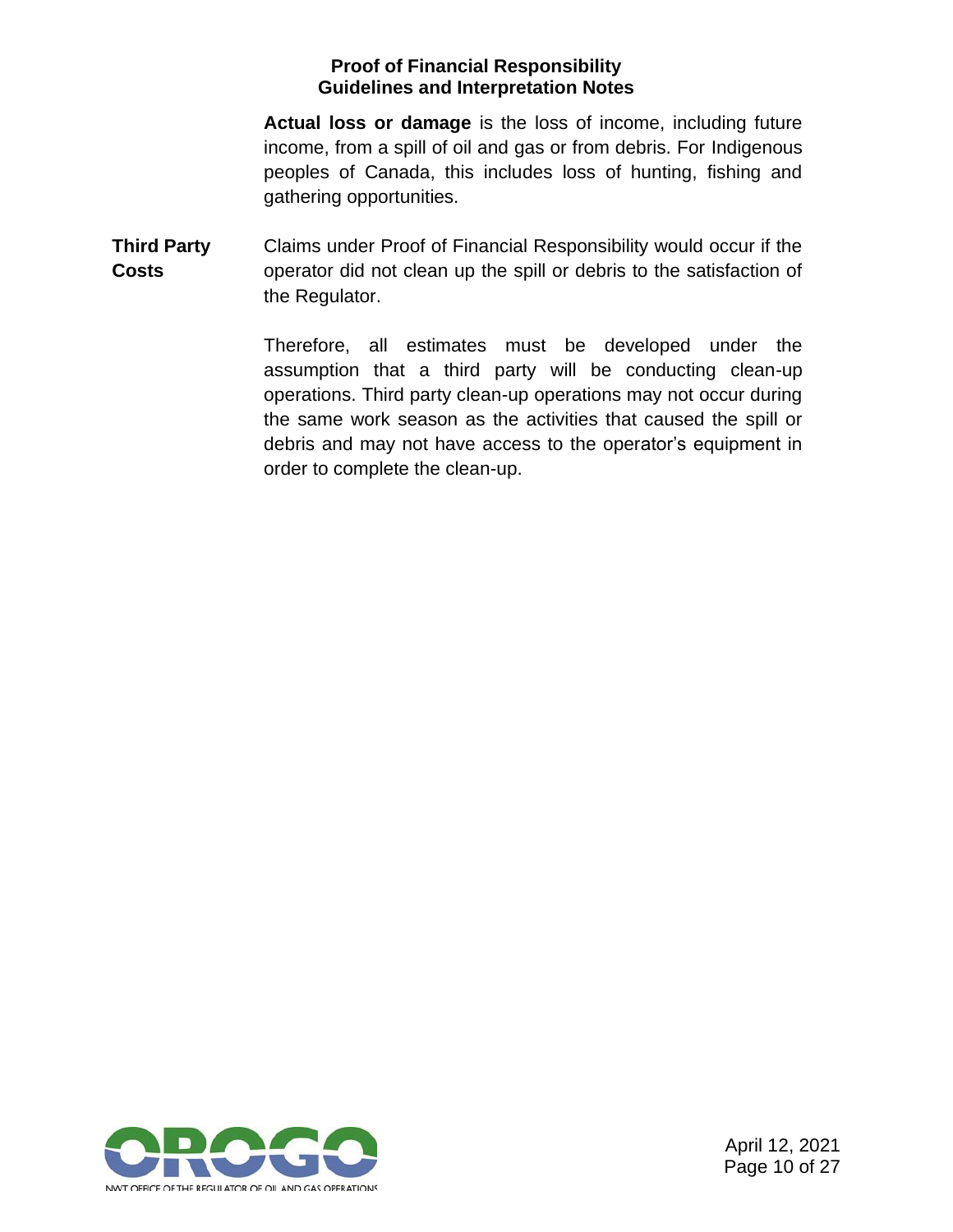# <span id="page-12-0"></span>**4 EXPLORATION OPERATIONS**

- **Contents** This section of the Guidelines describes Proof of Financial Responsibility requirements for exploration operations. It contains information on:
	- Scope of exploration operations;
	- Rationale; and
	- Maximum amounts.
- **Objective** To ensure applicants and operators understand the Regulator's requirements for Proof of Financial Responsibility for exploration operations.
- **Requirements** Section 64(1) of the *Oil and Gas Operations Act* (OGOA) states that Operators must provide Proof of Financial Responsibility in the amount and form satisfactory to the Regulator to obtain an Operations Authorization.

The *Oil and Gas Spills and Debris Liability Regulations* (OGDPR) state the limits of liability for claims under section 63 of OGOA.

**Scope of**  Exploration operations include:

**Exploration** 

- **Operations**
- Exploratory wells; and
- Non-oil and gas wells drilled through sedimentary rocks to a depth of at least 150 meters that are associated with the drilling of an exploratory well.
- **Definition** An **exploratory well** is a well drilled under an exploration licence or significant discovery licence issued under Part 3 of the *Petroleum Resources Act*, including "delineation wells" as defined in section 22 of OGOA.
- **Rationale** Spills or debris resulting from exploration operations are likely to result in greater impacts due to the uncertainty associated with downhole geologic conditions, casing limitations and other technical issues.

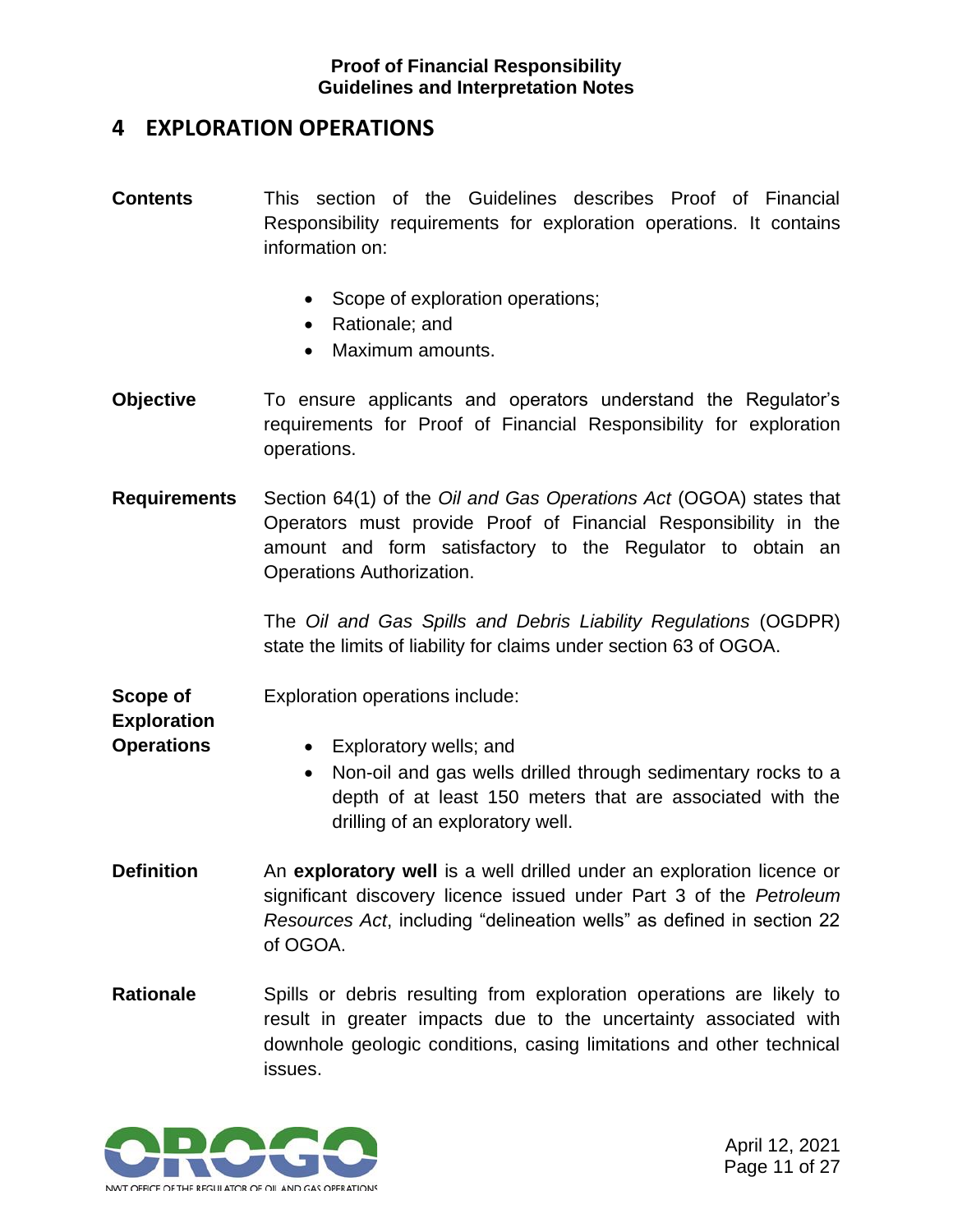Greater impacts result in higher possible clean-up costs and higher possible claims for loss or damages.

Therefore, for exploration operations, the Regulator requires that applicants and operators provide the maximum amount of Proof of Financial Responsibility specified under the OGDPR.

**Maximum Amounts**  The OGDPR set the following maximum amounts for Proof of Financial Responsibility:

- Well(s) to be drilled in a submarine area: \$40 million;
- Well(s) to be drilled in an area within 200 meters of a river, stream, lake or other body of inland water: \$25 million; and
- Well(s) to be drilled in any other area: \$10 million.

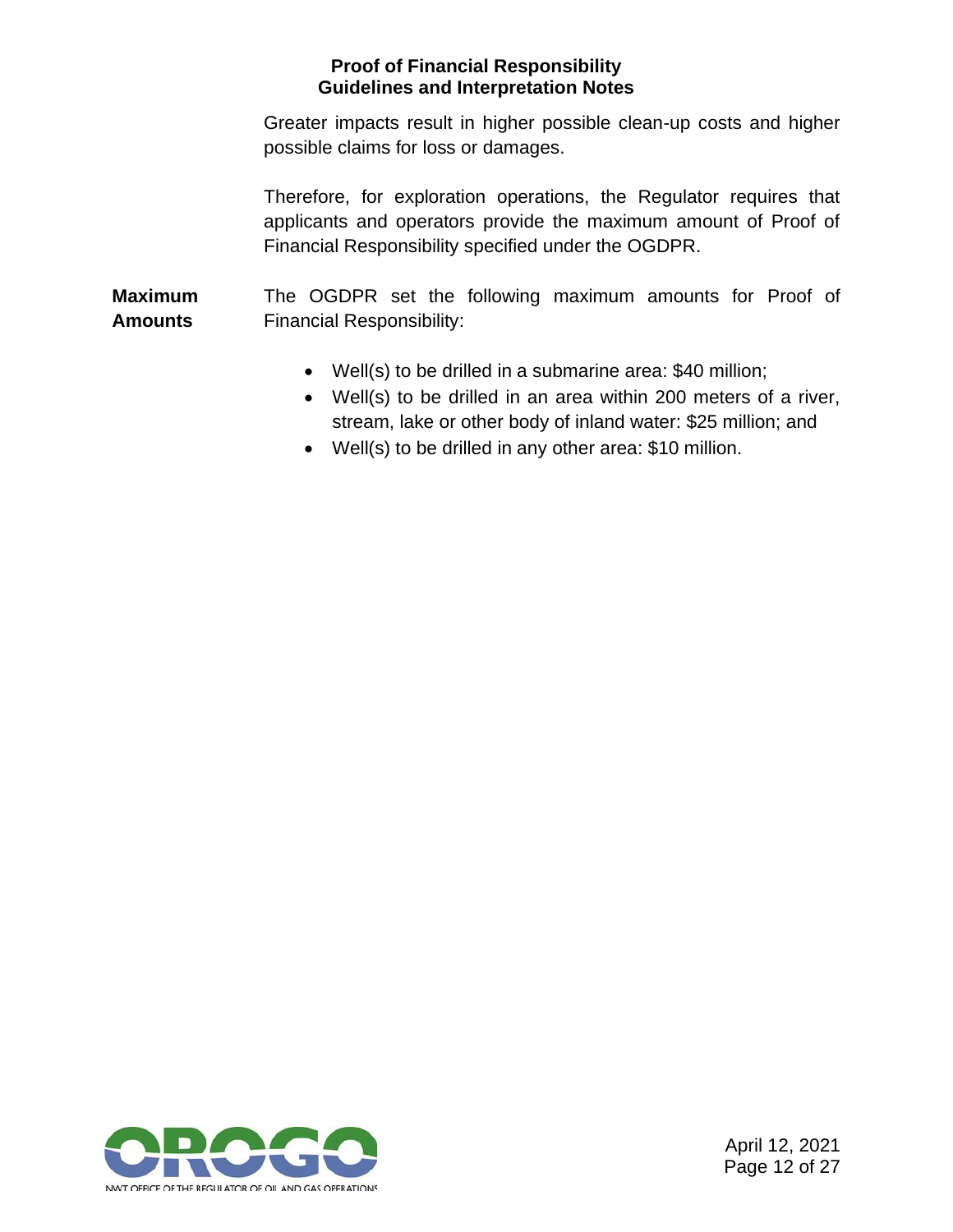# <span id="page-14-0"></span>**5 PRODUCTION OPERATIONS**

- **Contents** This section of the Guidelines describes Proof of Financial Responsibility requirements for production operations. It provides information on:
	- Scope of production operations;
	- Rationale:
	- Maximum amounts;
	- Application requirements; and
	- Third party costs.
- **Objective** To ensure applicants and operators understand what information must be submitted to the Regulator for determining the amount of Proof of Financial Responsibility for production operations.
- **Requirements** Section 64(1) of the *Oil and Gas Operations Act* (OGOA) states that Operators must provide Proof of Financial Responsibility in the amount and form satisfactory to the Regulator to obtain an Operations Authorization.

The *Oil and Gas Spills and Debris Liability Regulations* (OGDPR) state the limits of liability for claims under section 63 of OGOA.

**Scope of**  Production operations include:

#### **Production**

- **Operations**
- Production wells;
- Non-oil and gas wells drilled through sedimentary rocks to a depth of at least 150 meters that are associated with the drilling of an exploratory well;
- Associated pipelines and gathering systems (excluding transboundary pipelines); and
- Other related infrastructure (e.g. batteries, tanks, etc.).
- **Definition** A **production well** is a well drilled under a production licence issued under Part 4 of the *Petroleum Resources Act*, including injection and disposal wells and "development wells" as defined in section 22 of OGOA.

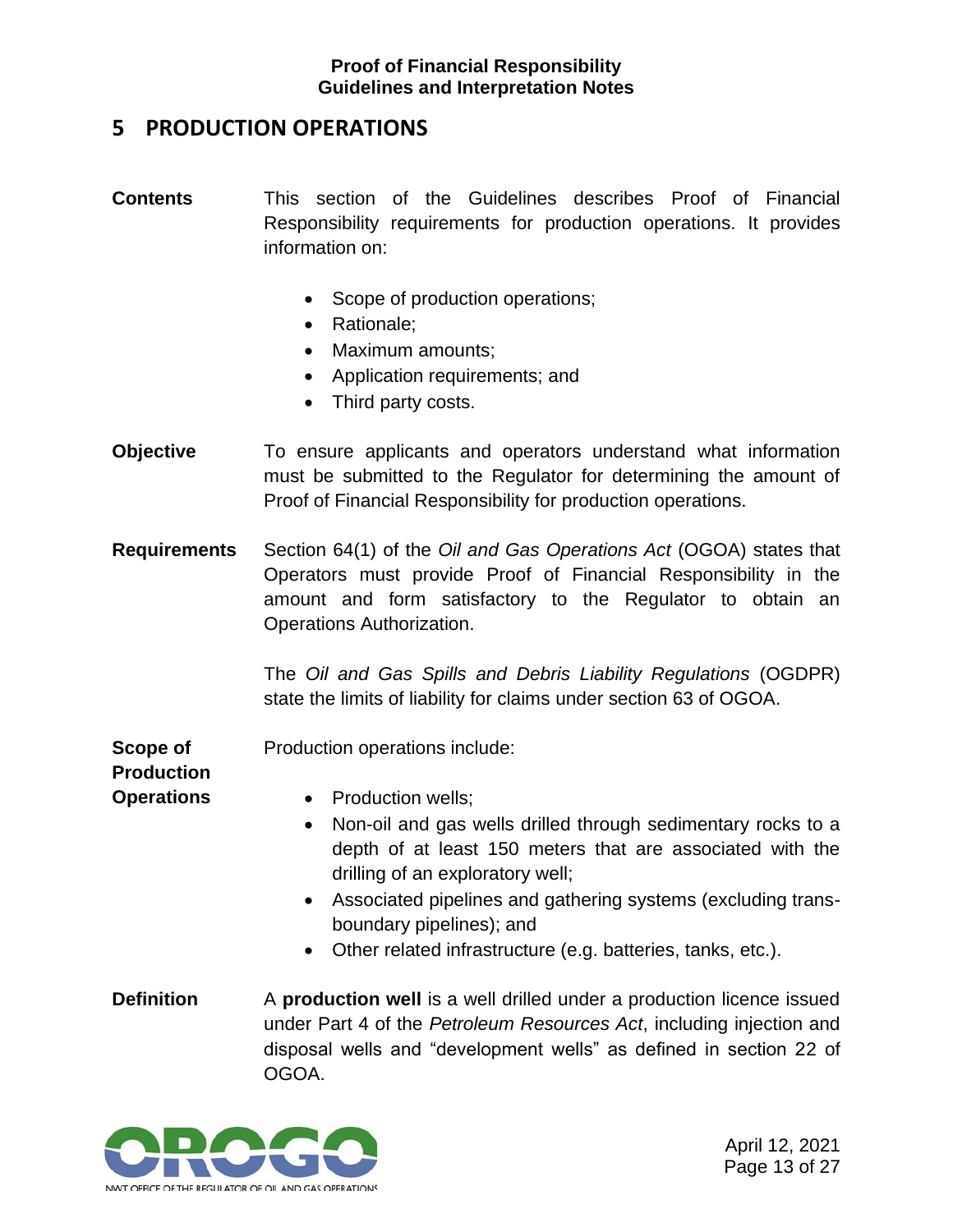**Rationale** The impacts of spills or debris resulting from production operations vary depending on the nature of the operation and of the incident resulting in the spill or debris.

> Therefore, for production operations, the Regulator will assess the amount of Proof of Financial responsibility required on a case-bycase basis, up to the maximum amount specified under OGDPR.

**Maximum Amounts**  The OGDPR set the following maximum amounts for Proof of Financial Responsibility:

- Well(s), pipelines or other oil and gas facilities in a submarine area: \$40 million;
- Well(s), pipelines or other oil and gas facilities in an area within 200 meters of a river, stream, lake or other body of inland water: \$25 million; and
- Well(s), pipelines or other oil and gas facilities in any other area: \$10 million.

**Application Requirements** An application for an Operations Authorization for production operations must:

- Propose an amount of Proof of Financial Responsibility for the Regulator's consideration; and
- Include the following information in support of the proposed amount of Proof of Financial Responsibility:
	- o A description of the worst-case scenario that could occur from a spill or debris during the operation (for example, for a spill, identify the maximum possible volume and most damaging form of petroleum);
	- o A description of any potential impacts of the worst-case scenario on Indigenous and other land use;
	- o An estimate of the amount of loss or damage that would occur if the spill or debris were not cleaned up to the Regulator's satisfaction, including information on how this estimate was developed and who was involved in its development;

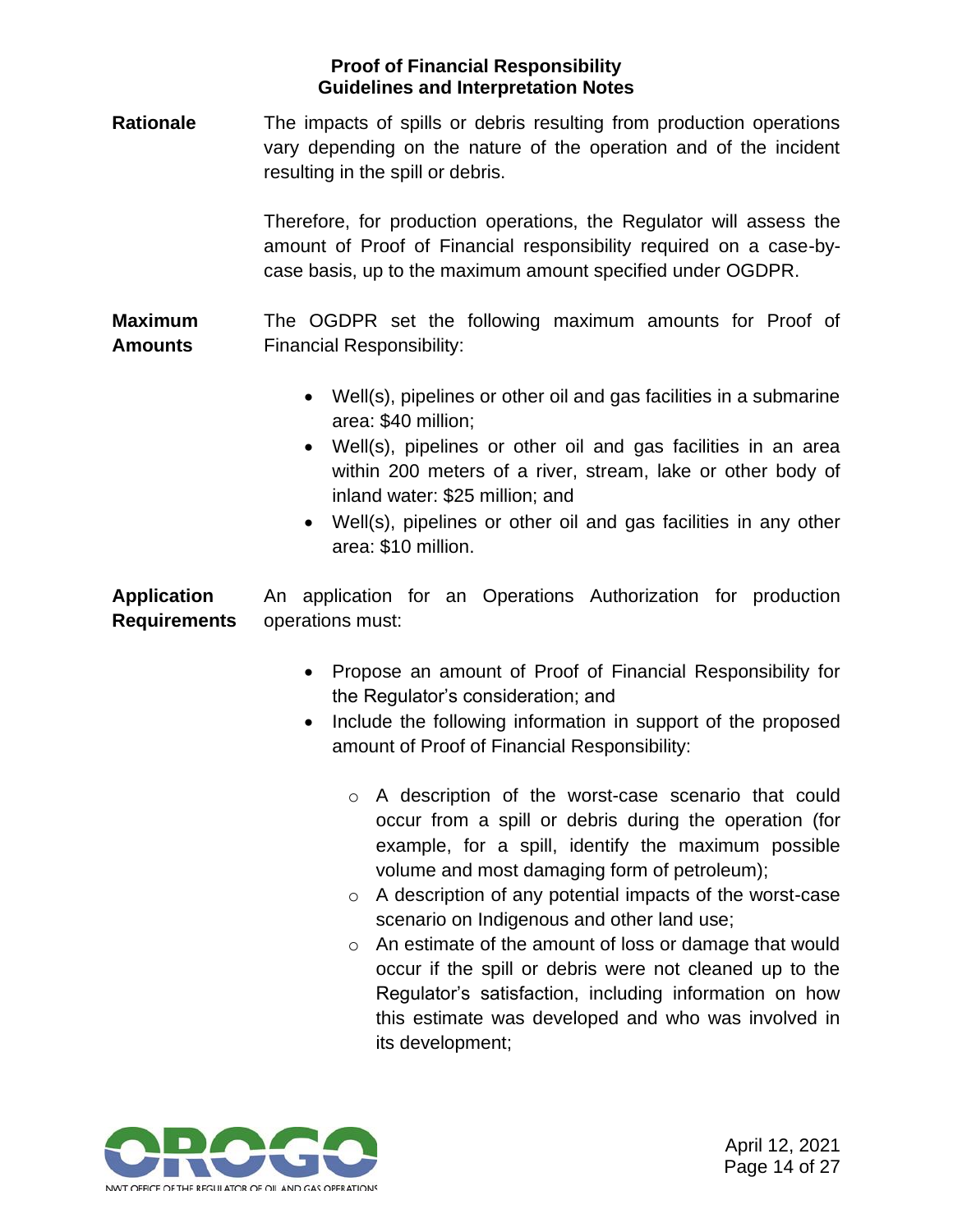- o A description of the costs and expenses that would be incurred by a third party to clean up the worst-case scenario, including:
	- Crew costs;
	- Accommodation costs for the crew, either in a camp, hotel or other facility;
	- Equipment cost to obtain and hire equipment for the removal of contaminated material or other waste;
	- Sampling costs to conduct sampling required to demonstrate that the clean-up has been completed effectively;
	- Transportation and disposal costs to transport the contaminated material or other waste to an approved disposal site and dispose of it;
	- Access costs to access the well site in order to complete the clean-up. Identify the season of access (summer or winter), the types of access (barge, winter road, etc.), and the length and cost per kilometer of any roads to be constructed; and
	- Indirect costs, including:
		- Project management;
		- Regulatory approvals;
		- Financial, administrative; and
		- Other relevant costs.
- **Definitions** A spill means a discharge, emission or escape of oil and gas, that is not authorized under an Operations Authorization.

**Debris** means an installation or structure used for an oil and gas operation, or any material that has broken away or been removed during an oil and gas operation, that has been abandoned or displaced without approval of the Regulator.

**Actual loss or damage** is the loss of income, including future income, from a spill of oil and gas or from debris. For Indigenous peoples of Canada, this includes loss of hunting, fishing and gathering opportunities.

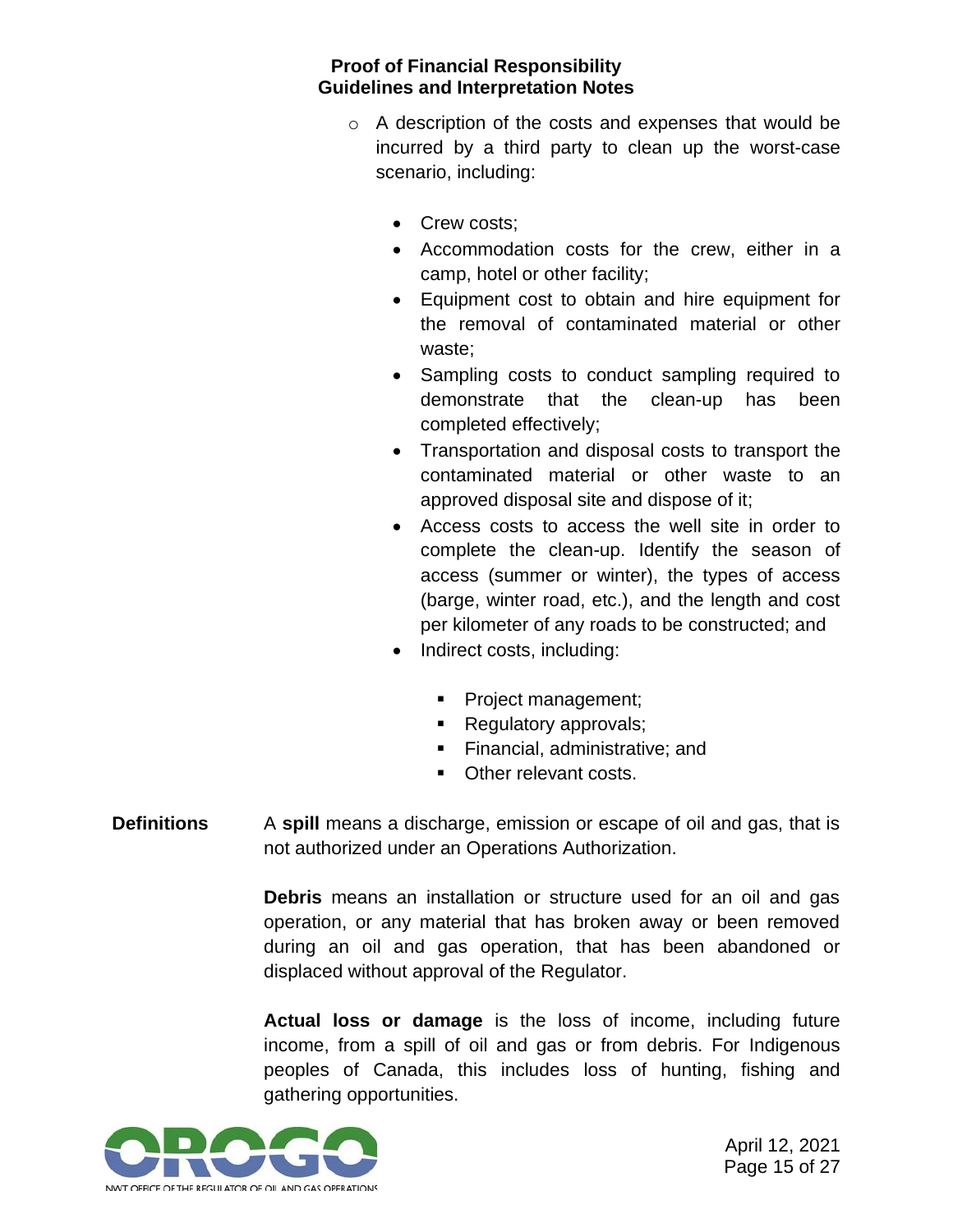**Third Party Costs** Claims under Proof of Financial Responsibility would occur if the operator did not clean up the spill or debris to the satisfaction of the Regulator.

> Therefore, all estimates must be developed under the assumption that a third party will be conducting clean-up operations. Third party clean-up operations may not occur during the same work season as the activities that caused the spill or debris and may not have access to the operator's equipment in order to complete the clean-up.

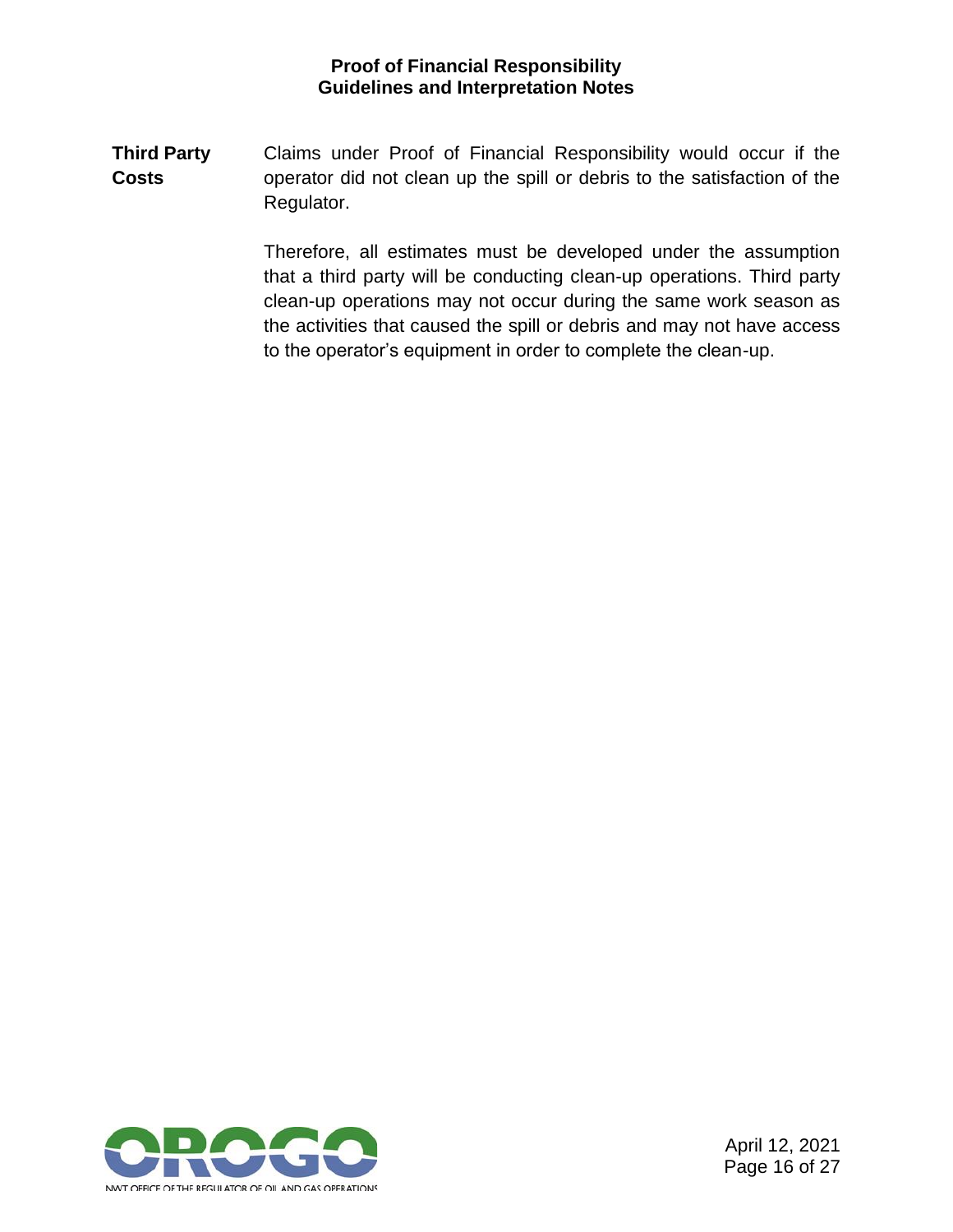## <span id="page-18-0"></span>**6 SUSPENSION AND ABANDONMENT OPERATIONS**

- **Contents** This section of the Guidelines describes Proof of Financial Responsibility requirements for well suspension and abandonment operations. It provides information on:
	- Scope of suspension and abandonment operations;
	- Rationale;
	- Maximum amounts;
	- Application requirements; and
	- Third party costs.
- **Objective** To ensure applicants and operators understand what information must be submitted to the Regulator for determining the amount of Proof of Financial Responsibility for suspension and abandonment operations.
- **Requirements** Section 64(1) of the *Oil and Gas Operations Act* (OGOA) states that Operators must provide Proof of Financial Responsibility in the amount and form satisfactory to the Regulator to obtain an Operations Authorization.

The *Oil and Gas Spills and Debris Liability Regulations* (OGDPR) state the limits of liability for claims under section 63 of OGOA.

**Scope of Suspension and Abandonment Operations**  Suspension and abandonment operations include all operations to stop using a well for its intended purpose, either temporarily or permanently, as required under the *Oil and Gas Drilling and Production Regulations* and the *Well Suspension and Abandonment Guidelines and Interpretation Notes.*

**Rationale** The impacts of spills or debris resulting from suspension and abandonment operations vary depending on the nature of the operation and of the incident resulting in the spill or debris.

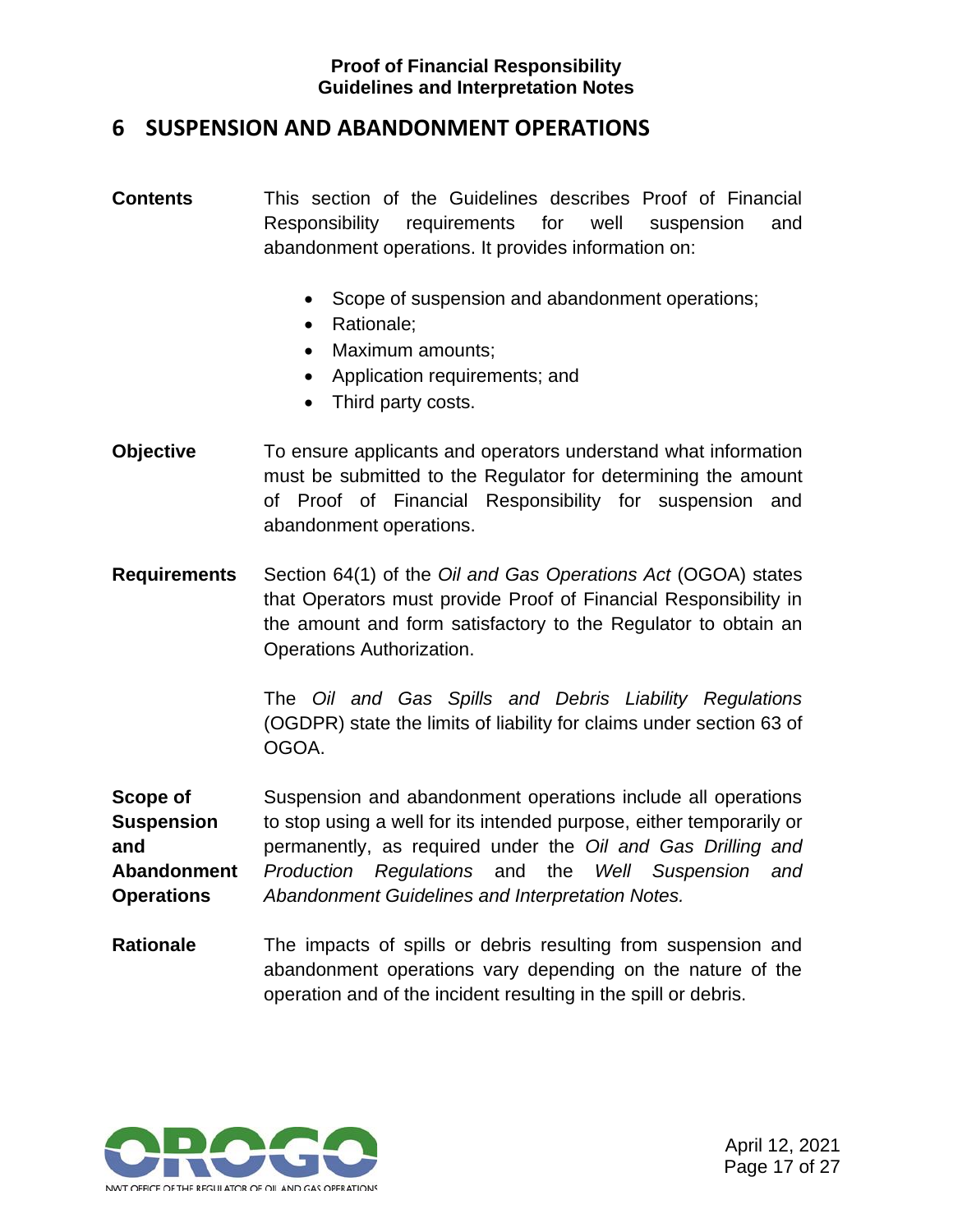Therefore, for suspension and abandonment operations, the Regulator will assess the amount of Proof of Financial responsibility required on a case-by-case basis, up to the maximum amount specified under the OGDPR.

**Maximum Amounts**  The OGDPR set the following maximum amounts for Proof of Financial Responsibility:

- Well(s) in a submarine area: \$40 million;
- Well(s) in an area within 200 meters of a river, stream, lake or other body of inland water: \$25 million; and
- Well(s) in any other area: \$10 million.

**Application Requirements** An application for an Operations Authorization for suspension and abandonment operations must:

- Propose an amount of Proof of Financial Responsibility for the Regulator's consideration; and
- Include the following information in support of the proposed amount of Proof of Financial Responsibility:
	- o A description of the worst-case scenario that could occur from a spill or debris during the operation (for example, for a spill, identify the maximum possible volume and most damaging form of petroleum);
	- o A description of any potential impacts of the worstcase scenario on Indigenous and other land use;
	- o An estimate of the amount of loss or damage that would occur if the spill or debris were not cleaned up to the Regulator's satisfaction, including information on how this estimate was developed and who was involved in its development;
	- o A description of the costs and expenses that would be incurred by a third party to clean up the worstcase scenario, including:
		- Crew costs;
		- Accommodation costs for the crew, either in a camp, hotel or other facility;
		- Equipment cost to obtain and hire equipment



April 12, 2021 Page 18 of 27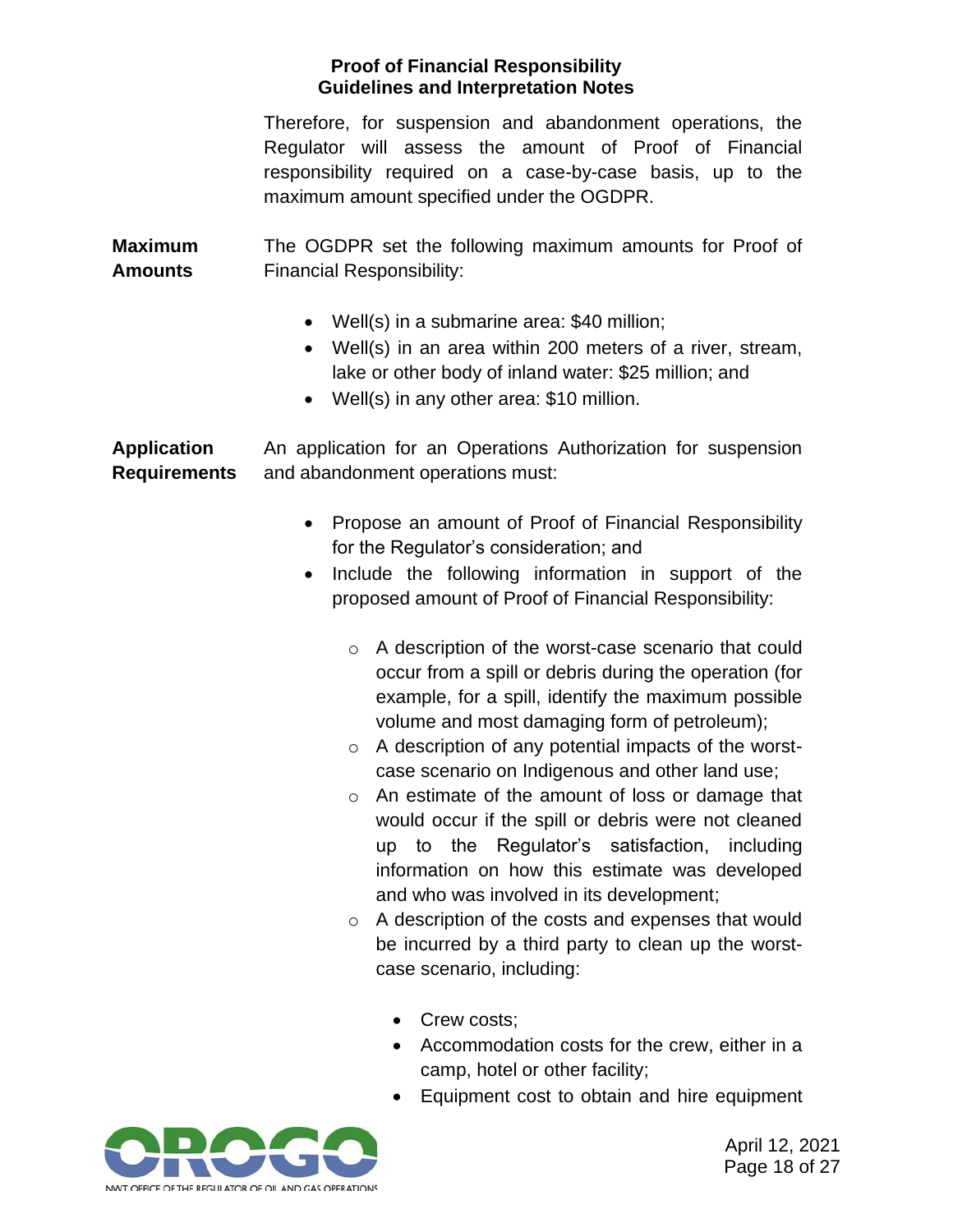for the removal of contaminated material or other waste;

- Sampling costs to conduct sampling required to demonstrate that the clean-up has been completed effectively;
- Transportation and disposal costs to transport the contaminated material or other waste to an approved disposal site and dispose of it;
- Access costs to access the well site in order to complete the clean-up. Identify the season of access (summer or winter), the types of access (barge, winter road, etc.), and the length and cost per kilometer of any roads to be constructed; and
- Indirect costs, including:
	- Project management;
	- Regulatory approvals;
	- **Example 1** Financial, administrative; and
	- Other relevant costs.
- **Definitions** A spill means a discharge, emission or escape of oil and gas, that is not authorized under an Operations Authorization.

**Debris** means an installation or structure used for an oil and gas operation, or any material that has broken away or been removed during an oil and gas operation, that has been abandoned or displaced without approval of the Regulator.

**Actual loss or damage** is the loss of income, including future income, from a spill of oil and gas or from debris. For Indigenous peoples of Canada, this includes loss of hunting, fishing and gathering opportunities.

**Third Party Costs** Claims under Proof of Financial Responsibility would occur if the operator did not clean up the spill or debris to the satisfaction of the Regulator.



April 12, 2021 Page 19 of 27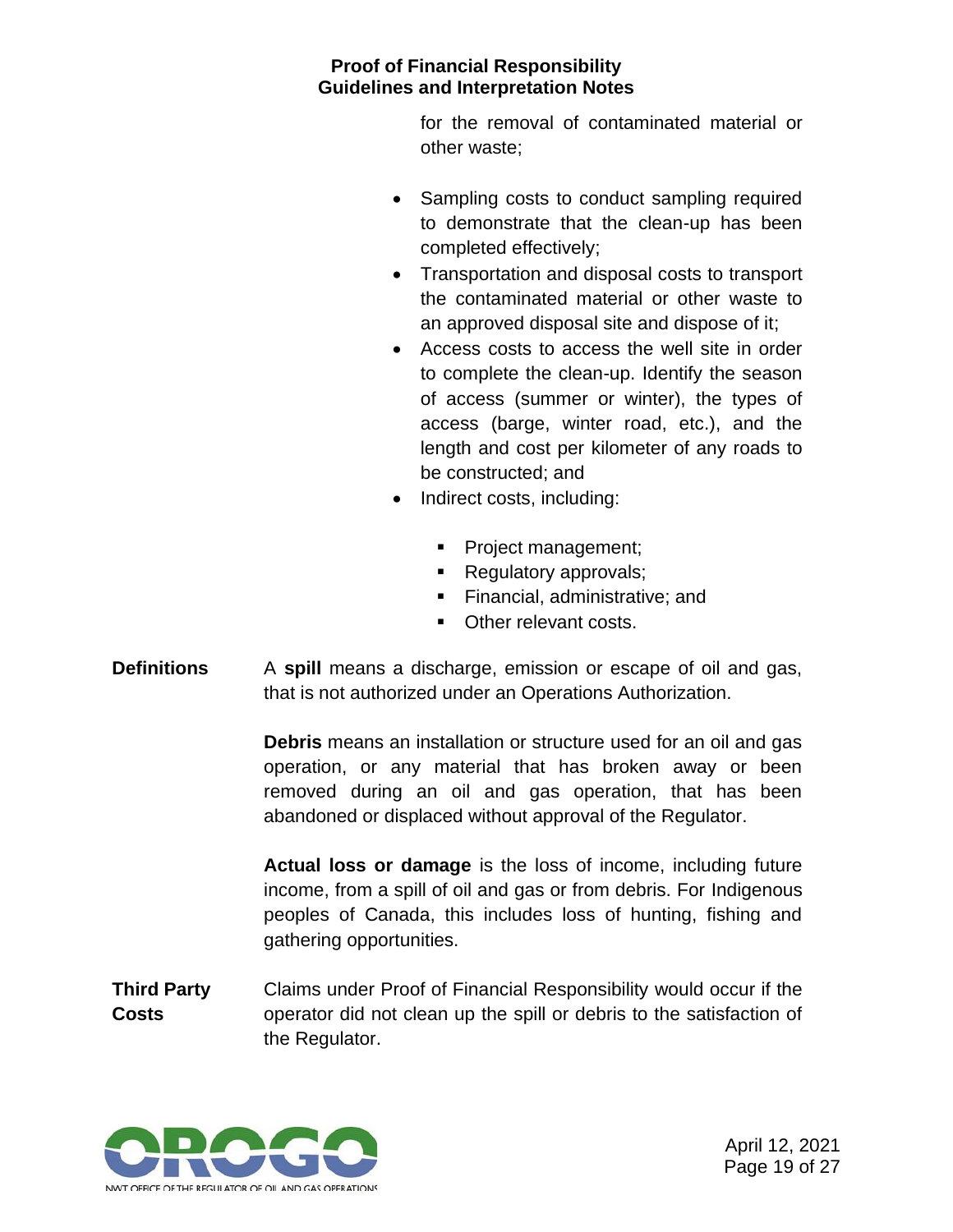Therefore, all estimates must be developed under the assumption that a third party will be conducting clean-up operations. Third party clean-up operations may not occur during the same work season as the activities that caused the spill or debris and may not have access to the operator's equipment in order to complete the clean-up.



April 12, 2021 Page 20 of 27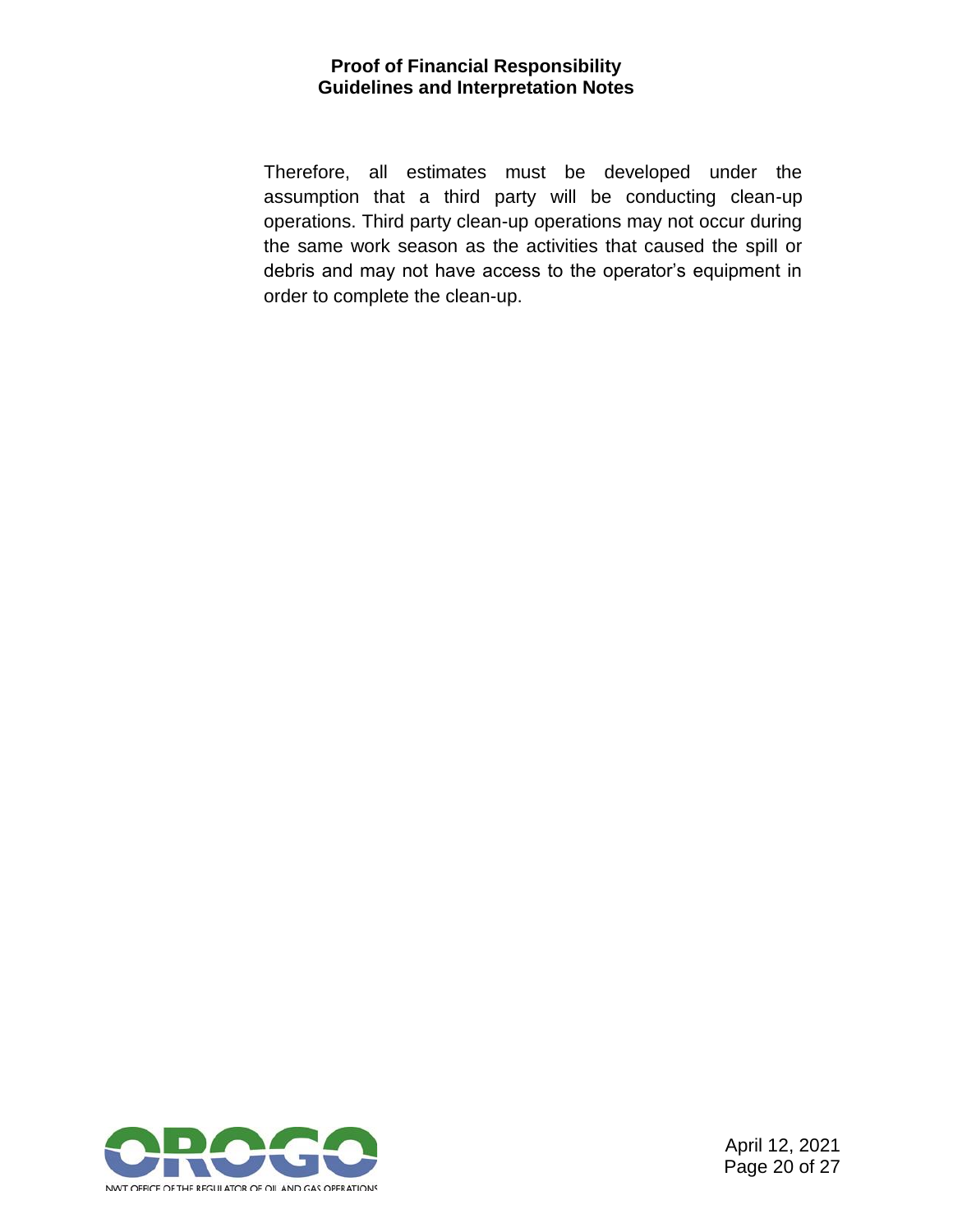# <span id="page-22-0"></span>**7 CLAIMS**

- **Contents** This section of the Guidelines describes how claims can be made under Proof of Financial Responsibility held by the Regulator. It provides information on:
	- The limitation period:
	- Triggers for a claim against Proof of Financial Responsibility;
	- Making a claim for loss or damages;
	- Making a claim for costs; and
	- Claims for additional compensation.
- **Objective** To ensure applicants, operators and other stakeholders understand the process, timelines and details for making a claim to the Regulator for Proof of Financial Responsibility.
- **Requirements** Section 63(4) of the *Oil and Gas Operations Act* (OGOA) states that a party can make a claim in any court of competent jurisdiction in Canada.

Section 63(6) of OGOA establishes the period within which a claim may be made.

Section 64(3) of OGOA states that the Regulator may make payments from the Proof of Financial Responsibility in respect to a claim that meets the requirements of section 63 of OGOA, whether a claim has been made through the courts or not.

**Limitation Period** A claim must be made:

- Within three years after the loss, damage, costs or expenses were incurred by the claimant; but
- Not later than six years after the day the spill or debris occurred.



April 12, 2021 Page 21 of 27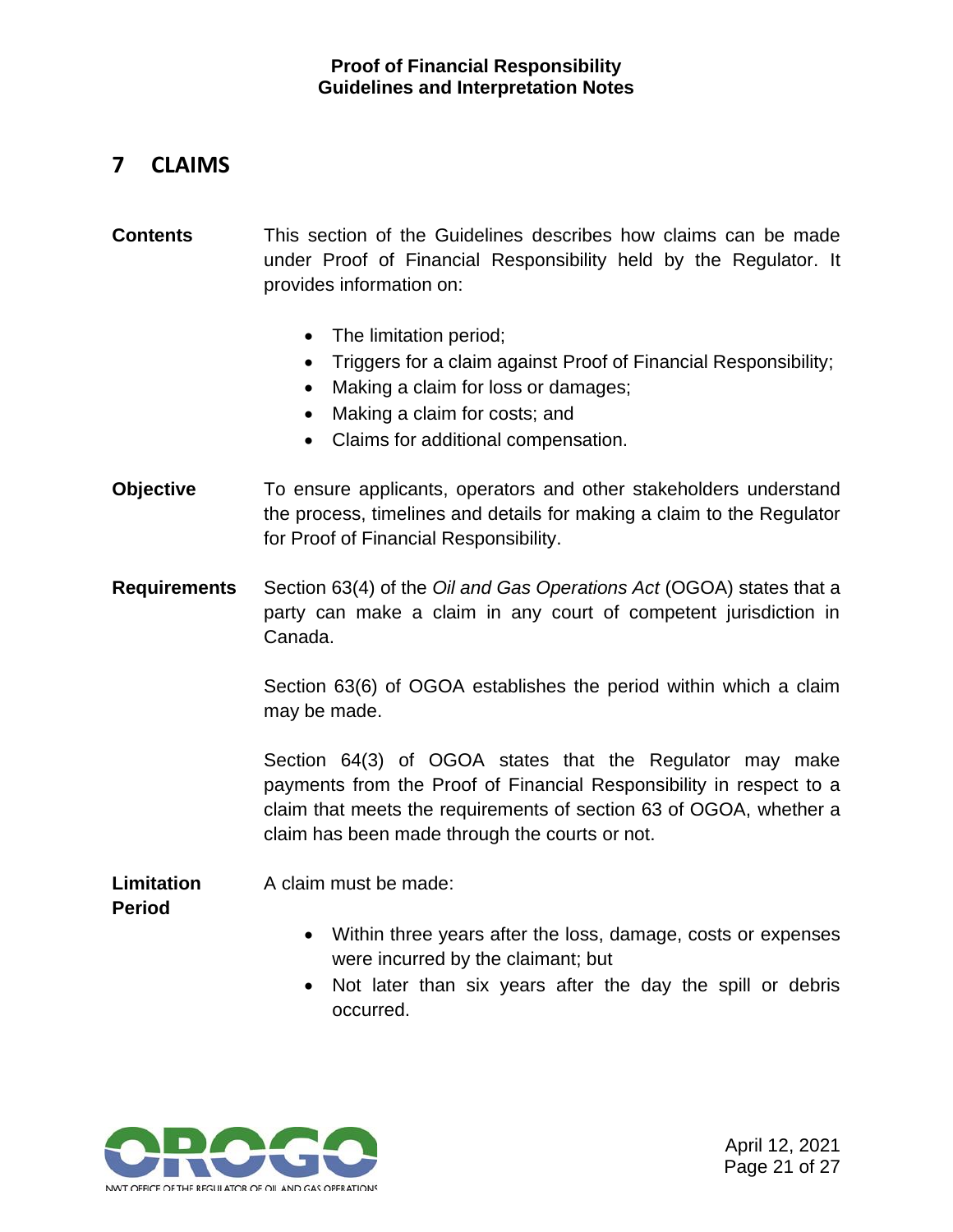**Definitions** A spill means a discharge, emission or escape of oil and gas, that is not authorized under an Operations Authorization.

> **Debris** means an installation or structure used for an oil and gas operation, or any material that has broken away or been removed during an oil and gas operation, that has been abandoned or displaced without approval of the Regulator.

> **Actual loss or damage** is the loss of income, including future income, from a spill of oil and gas or from debris. For Indigenous peoples of Canada, this includes loss of hunting, fishing and gathering opportunities.

**Triggers for a Claim against Proof of Financial Responsibility** A claim against Proof of Financial Responsibility may be triggered by: • The occurrence of a spill or debris; • The failure of the operator to clean up the spill or debris to the Regulator's satisfaction; and

- Either:
	- o Loss or damages caused by the spill or debris; or
	- o Costs or expenses incurred to clean up the spill or debris.

**Regulator's Requirements for Clean Up** The Regulator's requirements for the clean up of spills or debris will vary depending on location and type of spill or debris. Minimum requirements include:

- Meeting the requirements of the operator's Environmental Protection Plan, including implementation of actions identified in the plan to clean up spills and debris;
- Conducting sampling at the site to verify that all contamination has been addressed;
- Submitting a report to the Regulator documenting how the spill or debris has been cleaned up, including:
	- o Actions taken to respond to the spill or debris;
	- o Sampling results; and

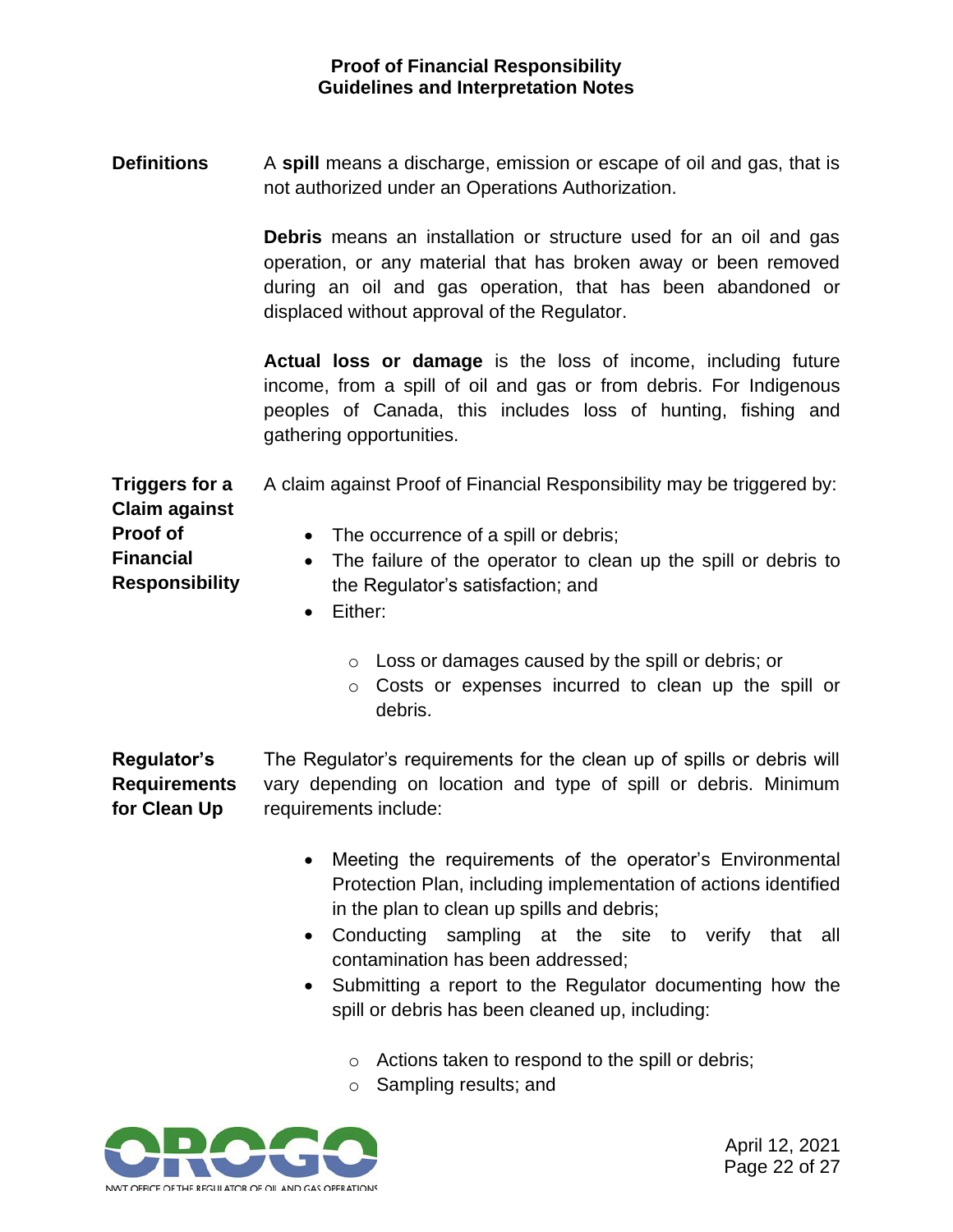- o Any follow-up monitoring that may be required; and
- Complying with all legislative and regulatory requirements under OGOA and the *Oil and Gas Spills and Debris Liability Regulations.*

**Making a Claim for Loss or Damages** To make a claim to the Regulator for loss or damages resulting from a spill or debris, the claimant must apply in writing and include, at a minimum, the following:

- Evidence that a spill or debris occurred;
- The date the spill or debris occurred;
- Evidence that the operator failed to clean up the spill or debris to the Regulator's satisfaction; and
- Detailed information on the nature and value of:
	- o The actual loss or damage to an individual's income, or future income, resulting from the spill or debris; and/or
	- o The actual loss or damage to an Indigenous person's hunting, fishing and gathering opportunities resulting from the spill or debris.

**Making a Claim for Costs** To make a claim to the Regulator for costs incurred to clean up a spill or debris, the claimant must apply in writing and include, at a minimum, the following:

- Evidence that a spill or debris occurred;
- The date the spill or debris occurred;
- Evidence that the operator failed to clean up the spill or debris to the Regulator's satisfaction; and
- Detailed information on the nature and amount of the costs incurred and how they relate to the clean-up of the spill or debris.



April 12, 2021 Page 23 of 27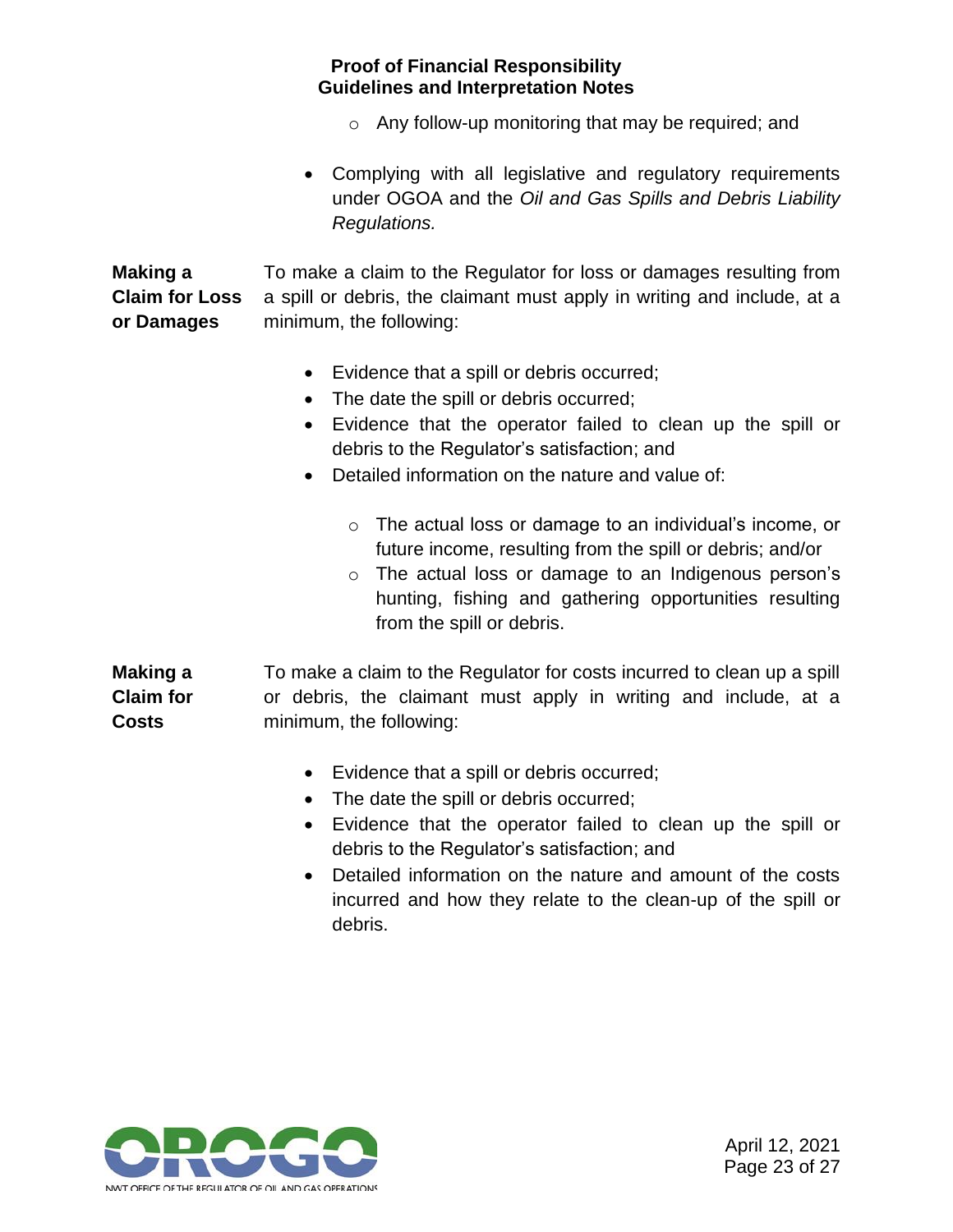**Claims for Additional Compensation** Based on these Guidelines, the Regulator may not hold the maximum amount of Proof of Financial Responsibility possible under the *Oil and Gas Spills and Debris Regulations.*

> <span id="page-25-0"></span>If the amount of Proof of Financial Responsibility held by the Regulator does not meet the full amount of the claims presented for loss or damages and for costs, claimants may pursue the remaining amount, up to the maximum established in the *Oil and Gas Spills and Debris Regulations*, through the courts.

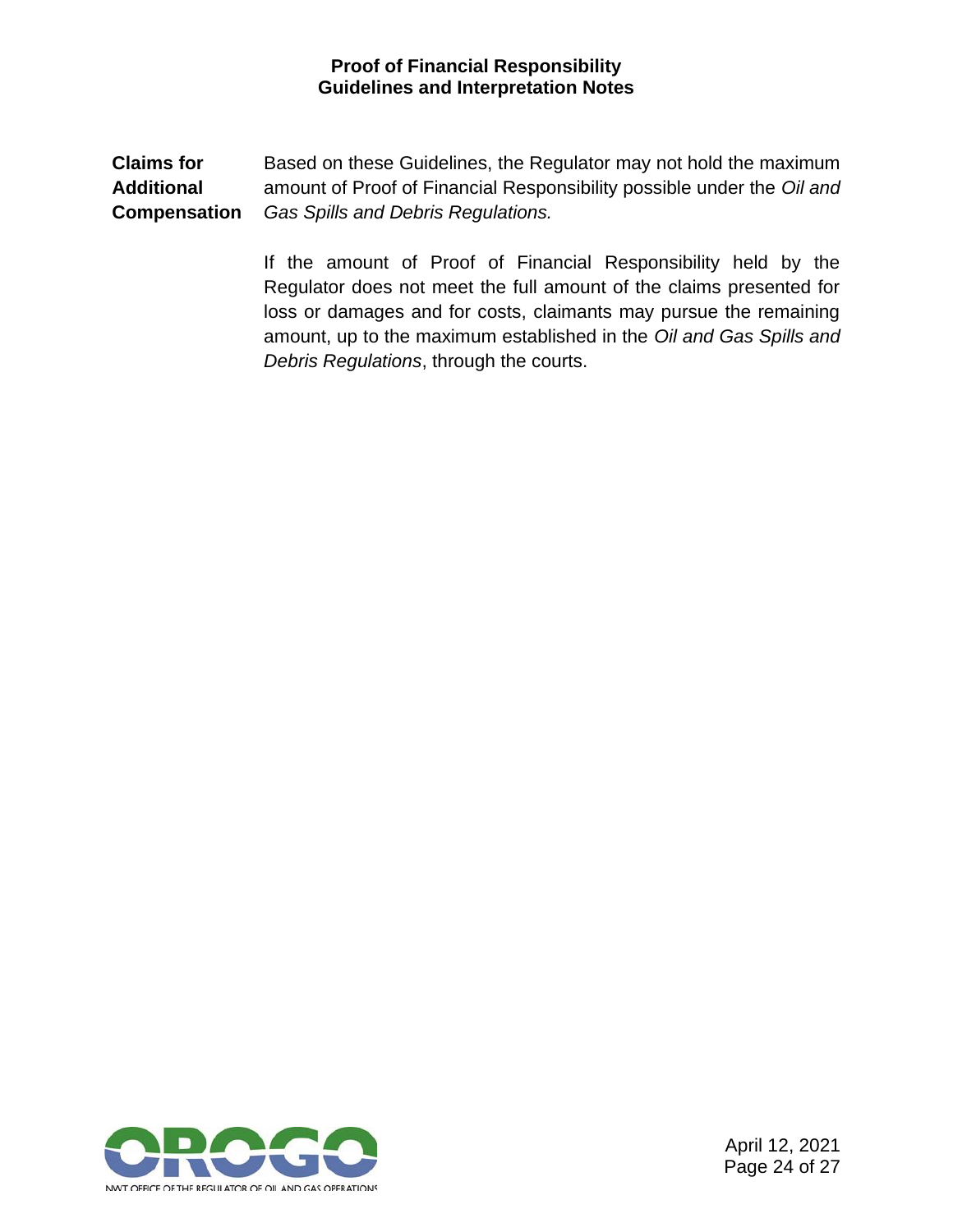# **8 FORM OF PROOF OF FINANCIAL RESPONSIBILITY**

- **Contents** This section of the Guidelines describes the form the Regulator accepts for posting of Proof of Financial Responsibility. It contains information on: • The forms accepted by the Regulator; • The requirements for an Irrevocable Letter of Credit (ILOC); and • Other forms of Proof of Financial Responsibility. **Objective** To ensure applicants understand the form of Proof of Financial Responsibility acceptable to the Regulator. **Requirements** Section 64 of the *Oil and Gas Operations Act* (OGOA) requires that Operators provide Proof of Financial Responsibility for the amount and in a form satisfactory to the Regulator. **Forms Accepted by the Regulator** The Regulator accepts either an ILOC or cash as Proof of Financial Responsibility. **Requirements for an ILOC** An ILOC for Proof of Financial Responsibility must: • Be issued by a Canadian chartered bank as set out in Schedule I of the *Bank Act*; • Show as beneficiary "Government of the Northwest Territories, 4<sup>th</sup> floor, 5201-50<sup>th</sup> Avenue, PO Box 1320, Yellowknife, Northwest Territories, X1A 2L9, Canada"; • Be to the attention of "Executive Director, Office of the Regulator of Oil and Gas Operations"; • Allow for automatic renewal with at least 90 days' notice to the Regulator if the ILOC is to be cancelled, not renewed or expire; and
	- Allow for multiple partial drawings.

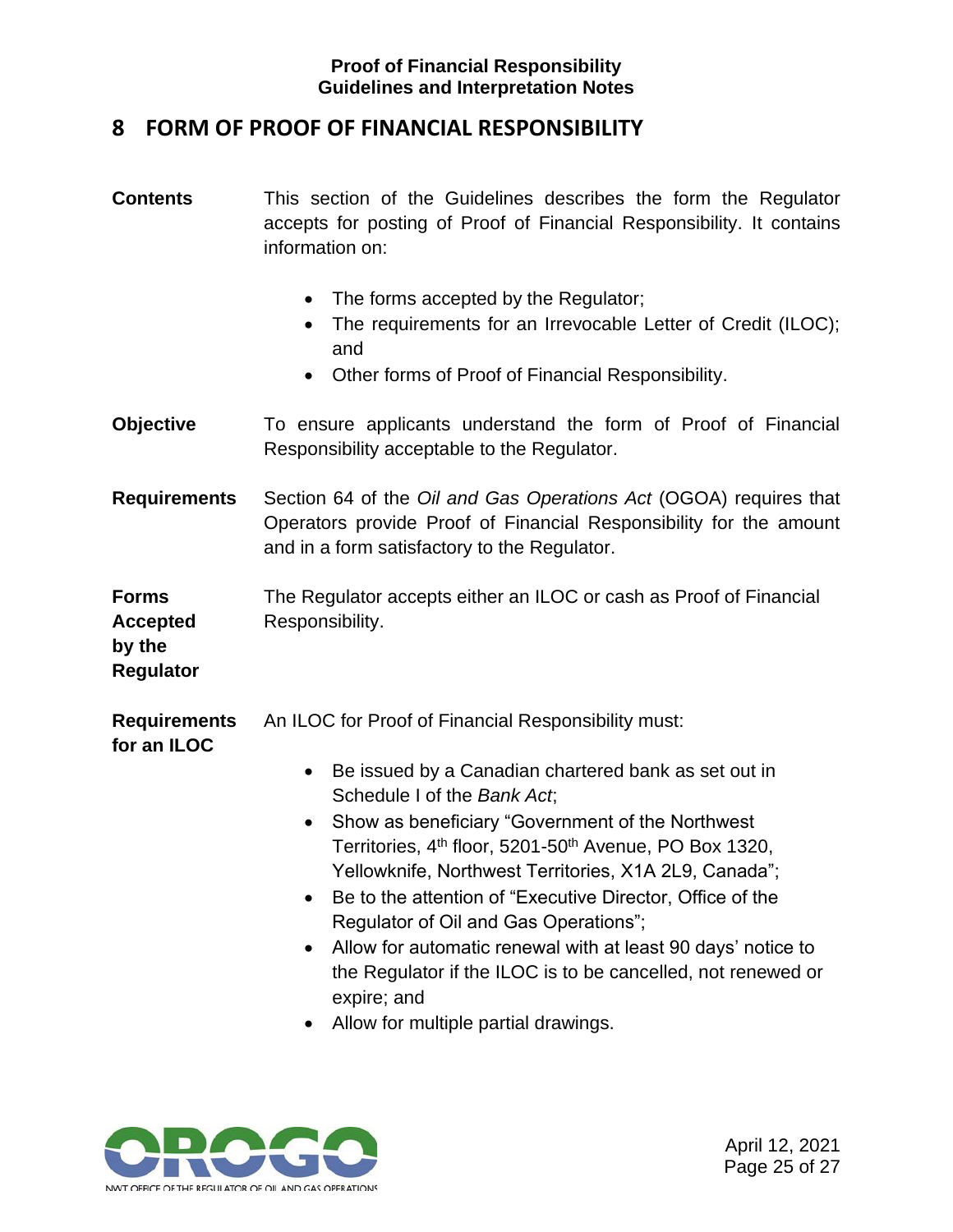**Other Forms of** The Regulator will consider other forms of Proof of Financial **Proof of**  Responsibility on a case by case basis.

**Financial** 

**Responsibility** Any other forms of Proof of Financial Responsibility must provide the Regulator with readily available access to the funds.

> An operator who proposes to use other forms of Proof of Financial Responsibility must submit its request to the Regulator with its application for an Operations Authorization for the Regulator's consideration.